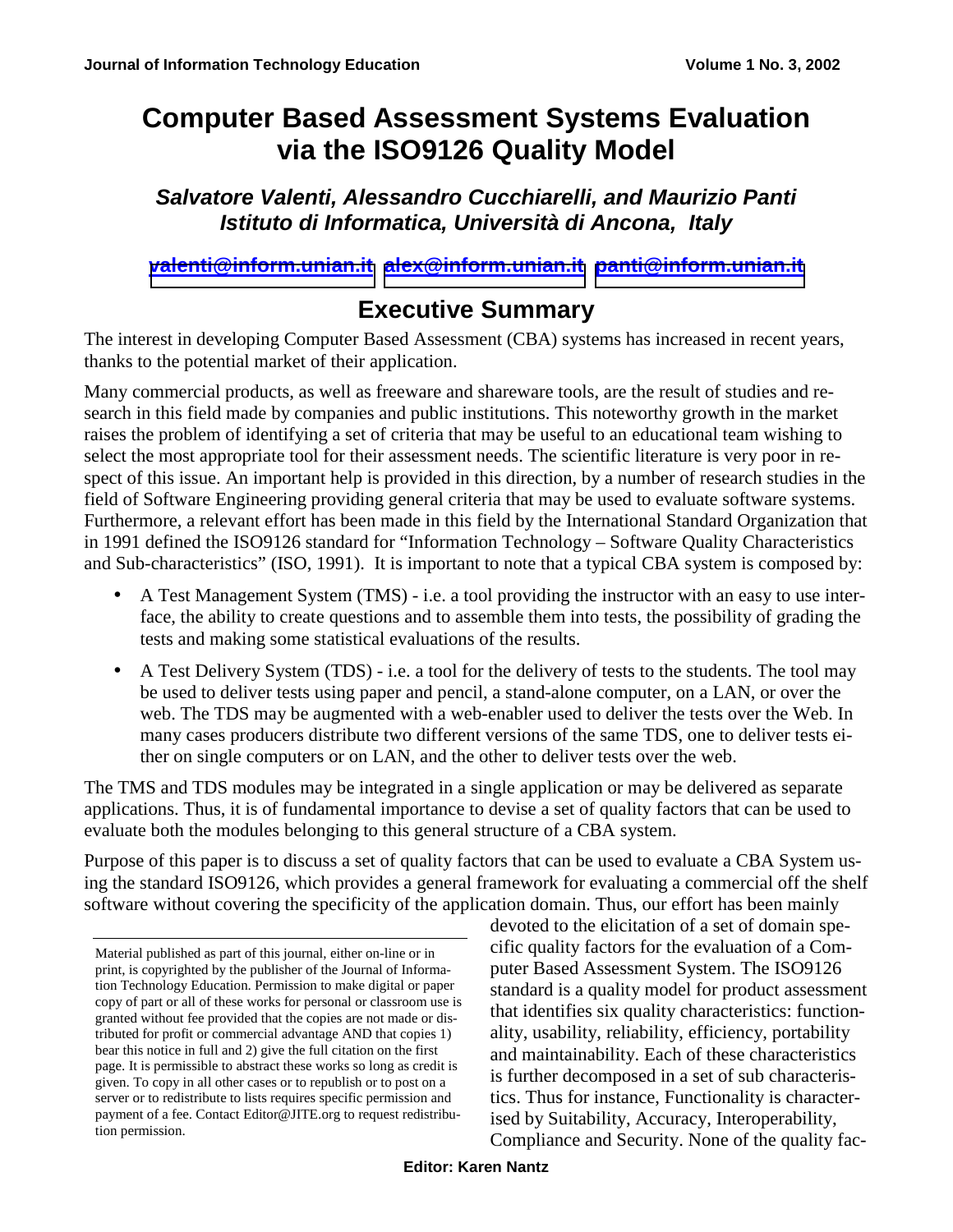tors discussed above can be measured directly, but must be defined in terms of objective features to be assessed. These features should be identified by taking into account the context of the evaluation, i.e., a description of the target system, and the environment into which it will be deployed. The quality characteristics defined by the ISO 9126 standard may be classified with respect to the domain "specificity" coordinate. Functionality, for instance, is highly dependent on the educational domain to which CBA systems belong. On the other hand, Maintainability is a feature that can be only evaluated either by the developer or by a third party having at his disposal the technical documentation of the project and the source code. A third class is represented by the quality characteristics that, although assessable, are independent from specific domain taken into account, as for instance, portability.

In this paper we will focus the discussion on the domain specific aspects of the ISO9126 standard, i.e. Functionality, Usability and Reliability, leaving untreated the remaining characteristics that are either domain independent or un-assessable by the end users. For each domain specific quality factor, we will discuss the common features of the Test Management and of the Test Delivery sub-systems, and then take into account those applicable to each one of the two functional components in special sub-sections. Thus, the discussion is organised as shown in table A.

| <b>Characteristic</b> | Sub-characteristic | <b>Sub-sections</b>                     |
|-----------------------|--------------------|-----------------------------------------|
| Functionality         | Suitability        | Suitability of TMSs                     |
|                       |                    | Suitability of TDSs                     |
|                       | Security           |                                         |
|                       | Interoperability   |                                         |
| Usability             | Operability        | Operability & Understandability of TMSs |
|                       | Understandability  | Operability & Understandability of TDS  |
|                       | Learnability       |                                         |
| Reliability           |                    |                                         |

Table A – Characteristics that will be discussed in the paper

The term cheating is used to address dishonest practices that students may pursue in order to gain better grades. In the final section of the paper, we will discuss cheating control from the technical point of view, presenting some requirements that should be satisfied either at the component or at the system level of a TDS. We will also discuss how an attempt at controlling cheating may affect the interface, the question management and the test management functional blocks of a TDS. Then we will discuss the effects of cheating control on the security of a TDS.

As a follow-up of this work the list of quality factors identified in the paper will be hosted as a questionnaire on the web site of our department and made available to all researchers wishing to review a CBA system.

The obtained results will be made available to all interested parties.

**Keywords**: Evaluation, Computer Based Assessment Systems, ISO9126, Quality model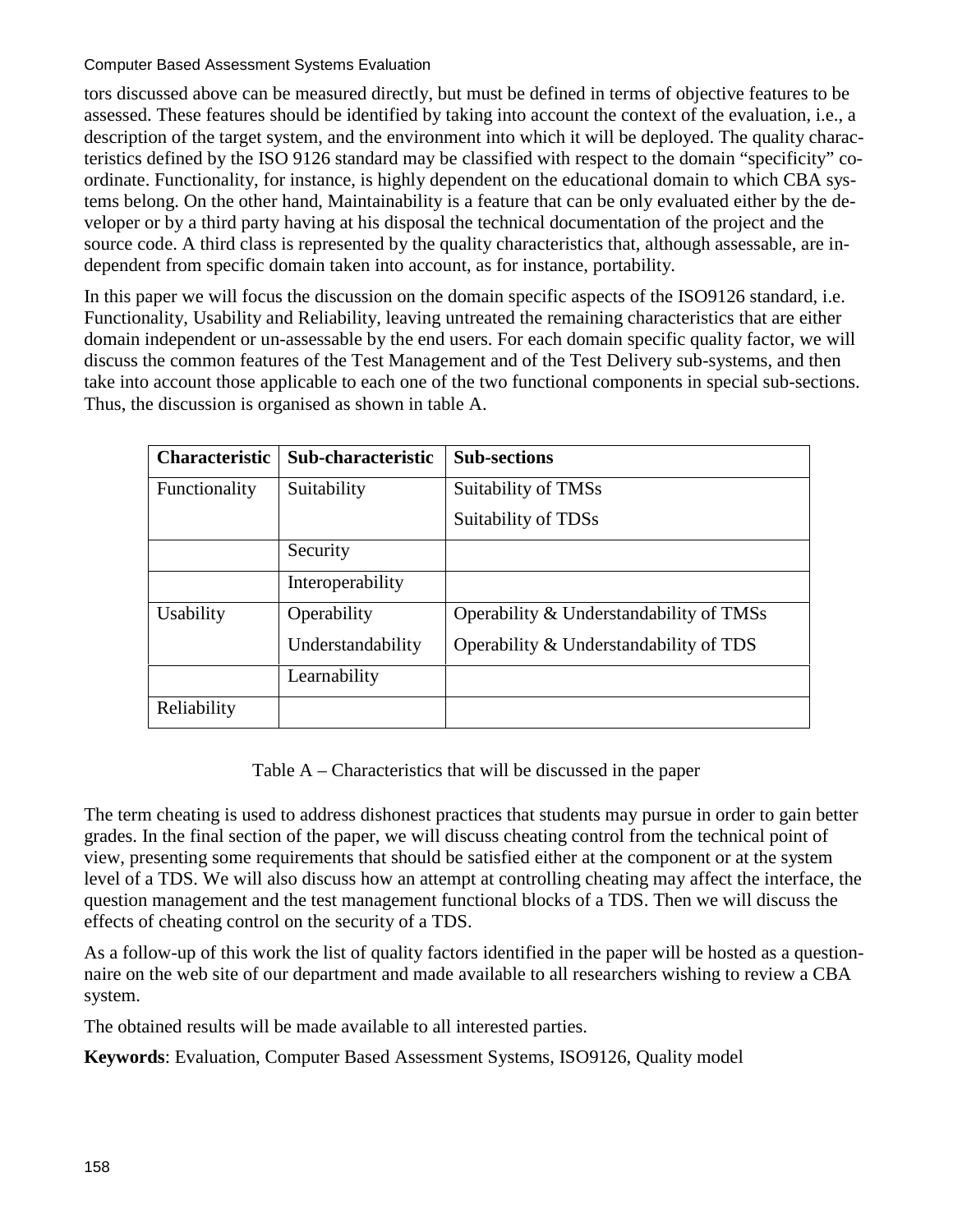## **Introduction**

Most solutions to the problem of delivering course content, supporting both student learning and assessment, nowadays imply the use of computers, thanks to the continuous advances of Information Technology. According to Bull (1999), using computers to perform assessment is more contentious than using them to deliver content and to support student learning. In many papers, the terms Computer Assisted Assessment (CAA) and Computer Based Assessment (CBA) are often used interchangeably and somewhat inconsistently. The former refers to the use of computers in assessment. The term encompasses the uses of computers to deliver, mark and analyze assignments or examinations. It also includes the collation and analysis of data gathered from optical mark readers. The latter (that will be used in this paper) addresses the use of computers for the entire process, including assessment delivery and feedback provision (Charman and Elmes, 1998).

The interest in developing CBA tools has increased in recent years, thanks to the potential market of their application. Many commercial products, as well as freeware and shareware tools, are the result of studies and research in this field made by companies and public institutions. For an updated survey of course and test delivery/management systems for distance learning see Looms (2001). This site maintains a description of more then one hundred products, and is constantly updated with new items. This noteworthy growth in the market raises the problem of identifying a set of criteria that may be useful to an educational team wishing to select the most appropriate tool for their assessment needs. According to our findings, only two papers have been devoted to such an important topic (Freemont & Jones, 1994; Gibson et al., 1995). The major drawbacks shown by both papers are: a) the unstated underlying axiom that a CBA system is a sort of monolith to be evaluated as a single entity, and b) the lack of an adequate description of how the discussed criteria were arrived at. Since anyone could come up with some kind of list, what needs to be known is what makes them valid.

A typical CBA system is composed by:

- A Test Management System (TMS) i.e. a tool providing the instructor with an easy to use interface, the ability to create questions and to assemble them into tests, the possibility of grading the tests and making some statistical evaluations of the results.
- A Test Delivery System (TDS) i.e. a tool for the delivery of tests to the students. The tool may be used to deliver tests using paper and pencil, a stand-alone computer, on a LAN, or over the web. The TDS may be augmented with a web-enabler used to deliver the tests over the Web. In many cases producers distribute two different versions of the same TDS, one to deliver tests either on single computers or on LAN, and the other to deliver tests over the web. This is the policy adopted for instance by Cogent Computing Co. (2000) with CQuest-Test and CQuest-Web.

The TMS and TDS modules may be integrated in a single application, as for instance InQsit (2000) developed by the Ball State University, or may be delivered as separate applications. As an instance of this latter policy, we may cite ExaMaker & Examine developed by HitReturn (2000).

Therefore, it is very important to identify a set of quality factors that can be used to evaluate both the modules belonging to this general structure of a CBA system.

Although the literature on guidelines to support the selection of CBA systems seems to be very poor, there are many research studies in Software Engineering providing general criteria that may be used to evaluate software systems (Anderson, 1989; Ares Casal et al., 1998; Henderson et al., 1995; Nikoukaran et al, 1999; Vlahavas et al. 1999). A relevant effort has been made in this field by the International Standard Organization which in 1991, defined the ISO9126 standard for "Information Technology – Software Quality Characteristics and Sub-characteristics" (ISO, 1991).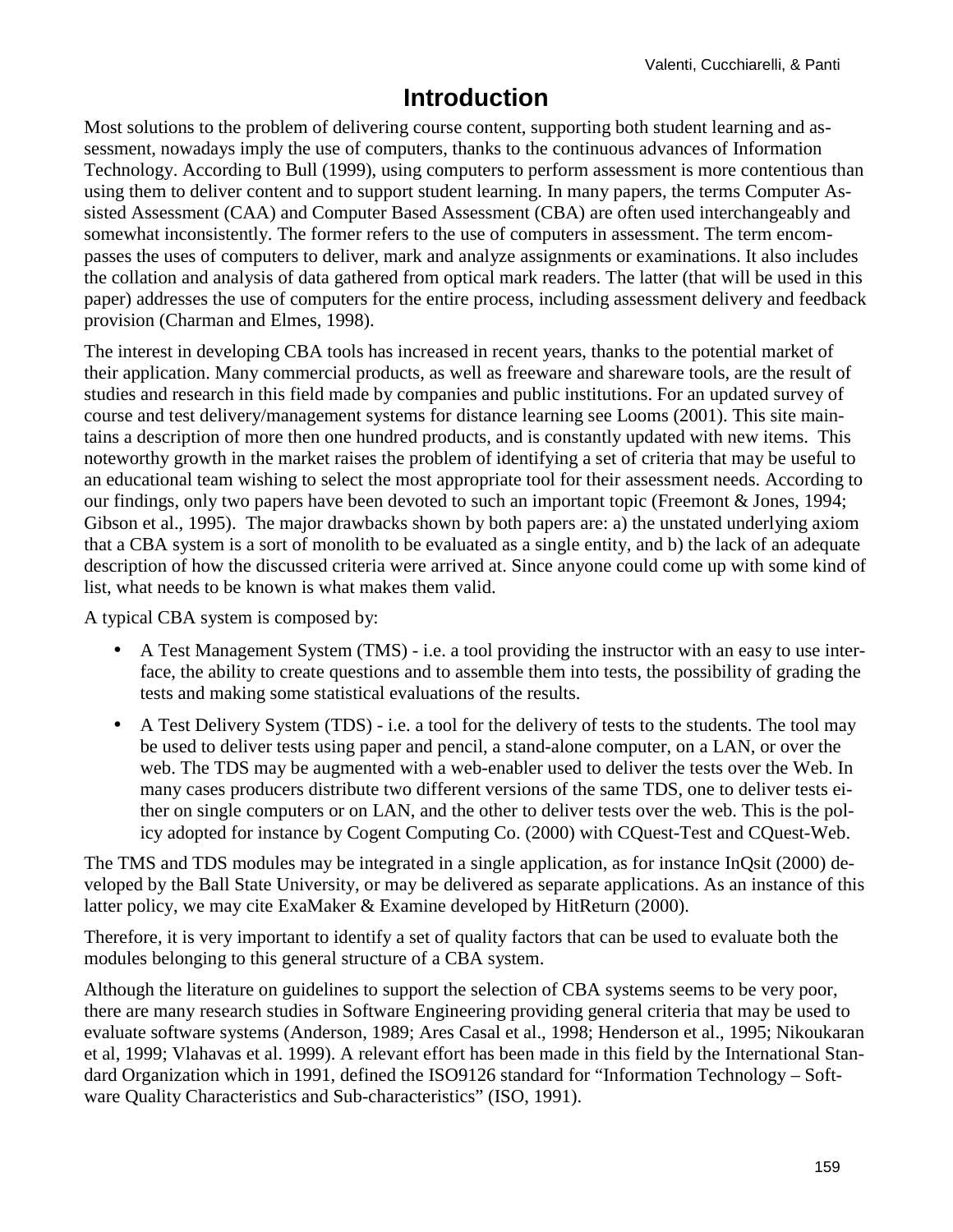This paper identifies a set of quality factors that can be used to evaluate a CBA System using the standard ISO9126, which provides a general framework for evaluating a commercial off the shelf software without covering the specificity of the application domain. Thus, our effort has been mainly devoted to the elicitation of a set of domain specific quality factors for the evaluation of a Computer Based Assessment System.

# **ISO9126 Quality Model**

The standard ISO9126 is a quality model for product assessment that identifies six quality characteristics: functionality, usability, reliability, efficiency, portability and maintainability.

Functionality is "a set of attributes that bear on the existence of a set of functions and their specified properties" (ISO, 1991). The functions are those that satisfy stated or implied needs. This characteristic answers the question: Are the required functions available in the software to be assessed?

Usability is "a set of attributes that bear on the effort needed for use, and on the individual assessment of such use by a stated or implied set of users" (ISO, 1991). The degree of usability will depend on who the users are. The problem with usability is that it depends on people's perceptions of what is easy to use. Therefore, usability is the least objective quality factor and the most difficult to measure.

Reliability is "a set of attributes that bear on the capability of software to maintain its level of performance under stated conditions for a stated period of time" (ISO, 1991). This characteristic answers the question: is the software under evaluation reliable?

Efficiency is "a set of attributes that bear on the relationship between the level of performance of the software and the amount of resources used, under stated conditions" (ISO, 1991).

Portability is "a set of attributes that bear on the ability of software to be transferred from one environment to another" (ISO, 1991).

Maintainability is "a set of attributes that bear on the effort needed to make specified modifications" (ISO, 1991). Maintenance requires analyzing the software to find the fault, making a change, ensuring that the change does not have side effects and then testing the new version.

Each of the quality characteristics is decomposed in subcharacteristics, as shown in Table 1.

None of the quality factors discussed above can be measured directly, but must be defined in terms of objective features to be assessed. These features should be identified by taking into account the context of the evaluation, i.e., a description of the target system, and the environment into which it will be deployed. To buy a car, the context is the customer situation, i.e. financial resources, driving patterns, aesthetic tastes, and so on. For an organization, the context includes the organization's mission, its structure, and its existing procedures for the tasks that will be affected by the target system. From the context, the project personnel will adduce various, possibly ill defined, qualities that the target system should exhibit (Hansen, 1999).

The quality characteristics defined in the ISO 9126 standard may be classified with respect to the domain "specificity" coordinate. Functionality, for instance, is highly dependent on the educational domain to which CBA systems belong. On the other hand, maintainability is a feature that can be only evaluated either by the developer or by a third party having at his disposal the technical documentation of the project and the source code. In our opinion it is impossible for the end-user to assess the maintainability of an off-the-shelf package. A third class is represented by the quality characteristics that, although assessable, are independent from specific domain taken into account. Portability, for instance, belongs to this category. Pilj (1996) suggests adopting the checklist of table 2 to evaluate Installability, a sub-item of Portability.

The checklist of Table 2 is general enough to be used to evaluate any kind of software.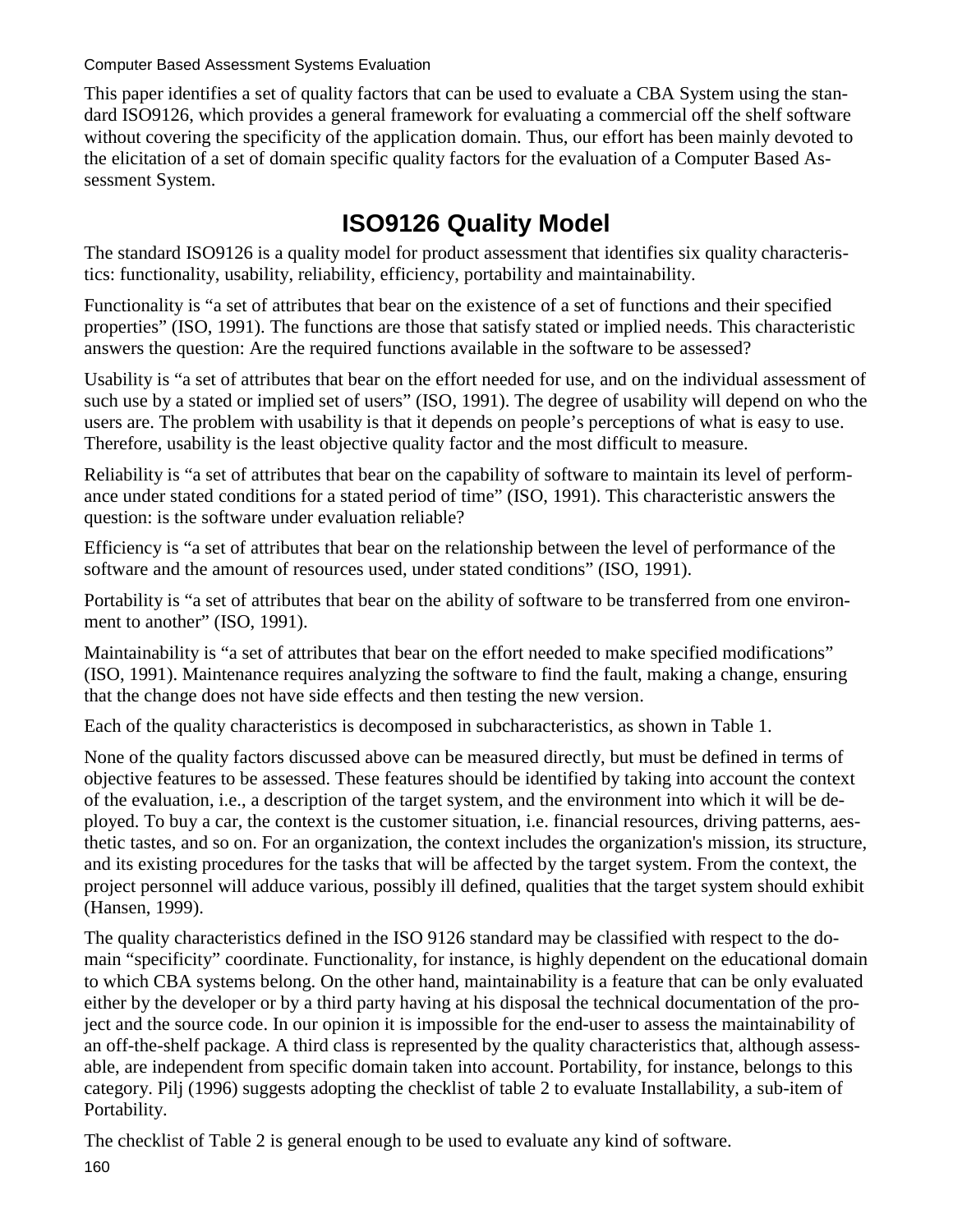| Characteristic  | <b>Sub-Characteristics</b>                                                                     |  |
|-----------------|------------------------------------------------------------------------------------------------|--|
| Functionality   | Suitability covers fitness for purpose.                                                        |  |
|                 | Accuracy checks the degree of precision of calculated values<br>٠                              |  |
|                 | defined as "attributes of software that bear on the provision of                               |  |
|                 | right or agreed results or effects".                                                           |  |
|                 | Interoperability deals with the "attributes of software that bear                              |  |
|                 | on its ability to interact with specified systems."                                            |  |
|                 | Compliance covers the adherence "to application-related                                        |  |
|                 | standards or conventions or regulations in laws and similar                                    |  |
|                 | prescriptions".                                                                                |  |
|                 | Security is intended as "attributes of software that bear on its                               |  |
|                 | ability to prevent unauthorized assess, whether accidental or                                  |  |
|                 | deliberate, to programs and data".                                                             |  |
| Usability       | Understandability evaluates the attributes of software that bear                               |  |
|                 | on the users' effort for recognizing the logical concept and its                               |  |
|                 | applicability.                                                                                 |  |
|                 | Learnability evaluates the attributes of software that bear on the<br>٠                        |  |
|                 | users' effort for learning its application.                                                    |  |
|                 | Operability evaluates the attributes of software that bear on the                              |  |
|                 | users' effort for operation and operation control.                                             |  |
| Reliability     | Maturity means "the frequency of failure by faults in the<br>٠                                 |  |
|                 | software".                                                                                     |  |
|                 | Fault tolerance is directed towards the evaluation of software                                 |  |
|                 | robustness and is defined as "attributes of software that bear on                              |  |
|                 | its ability to maintain a specified level of performance in cases of                           |  |
|                 | software faults or infringement of its specified interface".                                   |  |
|                 | Recoverability addresses the "capability to re-establish its level                             |  |
|                 | of performance and recover the data directly affected in case of                               |  |
|                 | failure and on the time and effort needed for it".                                             |  |
| Efficiency      | Time behavior means evaluating the software with respect to                                    |  |
|                 | "response time and processing time and on throughput rates in<br>performance of its function". |  |
|                 | Resource behavior is "the amount of resources used and the                                     |  |
|                 | duration of such use'                                                                          |  |
| Portability     | Adaptability defines the attributes of software that bear on the                               |  |
|                 | opportunity for its adaptation to different specified environments                             |  |
|                 | without applying other actions or means than those provided for                                |  |
|                 | this purpose for the software considered.                                                      |  |
|                 | Installability deals with the attributes of software that bear on the                          |  |
|                 | effort needed to install the software in a specified environment.                              |  |
|                 | Conformance defines the attributes allowing the software adhere                                |  |
|                 | to standards or conventions relating to portability.                                           |  |
|                 | Replaceability is related to the attributes of software that bear on                           |  |
|                 | the opportunity and effort of using it in the place of specified                               |  |
|                 | other software in the environment of that software.                                            |  |
| Maintainability | Analyzability defines the characteristics of software that bear on                             |  |
|                 | the effort needed for diagnosis of deficiencies or causes of                                   |  |
|                 | failures, or for identification of parts to be modified.                                       |  |
|                 | Changeability defines the attributes of software that bear on the                              |  |
|                 | effort needed for modification, fault removal or for                                           |  |
|                 | environmental change.                                                                          |  |
|                 | Stability deals with the attributes of software that bear on the risk                          |  |
|                 | of unexpected effect of modifications.                                                         |  |
|                 | Testability is related with those attributes that bear on the effort                           |  |
|                 | needed for validating the modified software.                                                   |  |

**Table 1 – The ISO9126 Characteristics and Subcharacteristics** 

## **Quality Factors for the Evaluation of a CBA System**

In this section we will focus our discussion on the domain specific aspects of the ISO9126 standard Functionality, Usability and Reliability, leaving untreated the remaining characteristics that are either domain independent or un-assessable by the end users. The interested reader can find a discussion and a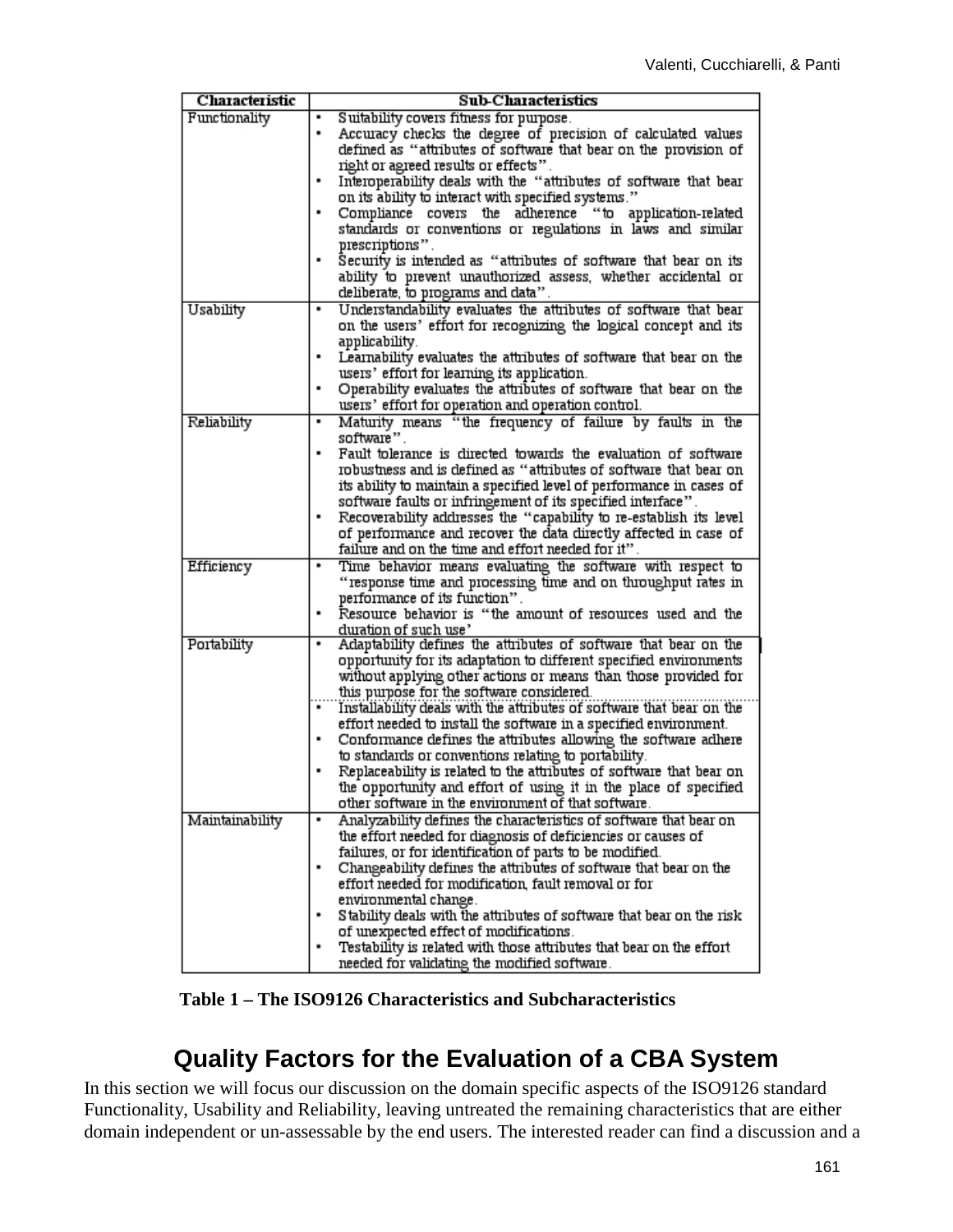| • The Installation procedure is menu driven and interactive.                             |
|------------------------------------------------------------------------------------------|
| • The Installation procedure makes no changes written to system files without user       |
| consent.                                                                                 |
| . The Installation procedure provides default settings that user can override (drive,    |
| directory, etc.).                                                                        |
| . Upon completion, the installation procedure returns the user to the place where it was |
| executed.                                                                                |
| • The Installation procedure is capable of working with networks.                        |
| • The Installation procedure allows archiving of the old version.                        |
| • Aborting installation is possible.                                                     |
| • Deinstallation is possible.                                                            |
| • Updates change only the affected files.                                                |
| • There is a version statement on startup.                                               |
|                                                                                          |

#### **Table 2 - A checklist for the evaluation of Installability (adapted from Pilj, 1996)**

number of checklists that support the evaluation phase of the remaining quality factors in the IEEE Recommended Practice for Software Acquisition Standard (IEEE, 1993): a standard describing "a set of useful quality practices that can be selected and applied during one or more steps in a software acquisition process".

For each domain specific quality factor, we will discuss the common features of the Test Management and of the Test Delivery sub-systems, and then take into account those applicable to each one of the two functional components in special sub-sections.

Table 3 provides a synoptical view of the quality factors and of their sub-characteristics that will be discussed in this section.

## *Functionality*

The subcharacteristics for functionality include suitability, security and interoperability.

### **Suitability**

In our view suitability represents the most important quality factor to be taken into account when evaluating a CBA system.

### **Suitability of TMS**

The Test Management System should provide the instructor with an easy to use interface, the ability to create questions and to assemble them into tests, and the possibility of grading the tests and making some statistical evaluations of the results. Therefore, as an indirect measure of suitability we decided to adopt the question management and test management capabilities. Question management is related to all aspects of the authoring questions; test management concerns the assembling of questions into exams and the evaluation of the results.

**Question Management.** "Types of questions" and the "Question structure" can be used to assess the question management issue.

**Types of Questions.** The most common types of questions are multiple choice, multiple response, true/false, selection/association, short answer, visual identification/hot spot and essay (Cucchiarelli, 2000). Each of the question categories may be used to evaluate different types of knowledge. Therefore, the selection of a TMS may be driven by the ability to be assessed, according to the class of questions made available. On the other hand, many universities are adopting the same tool for all courses in order to reduce costs and to allow students to interact in the same way throughout their evaluation process. This obviously imposes the requirement of selecting a TMS that provides the widest range of question types available since different learning outcomes may be assessed within different courses.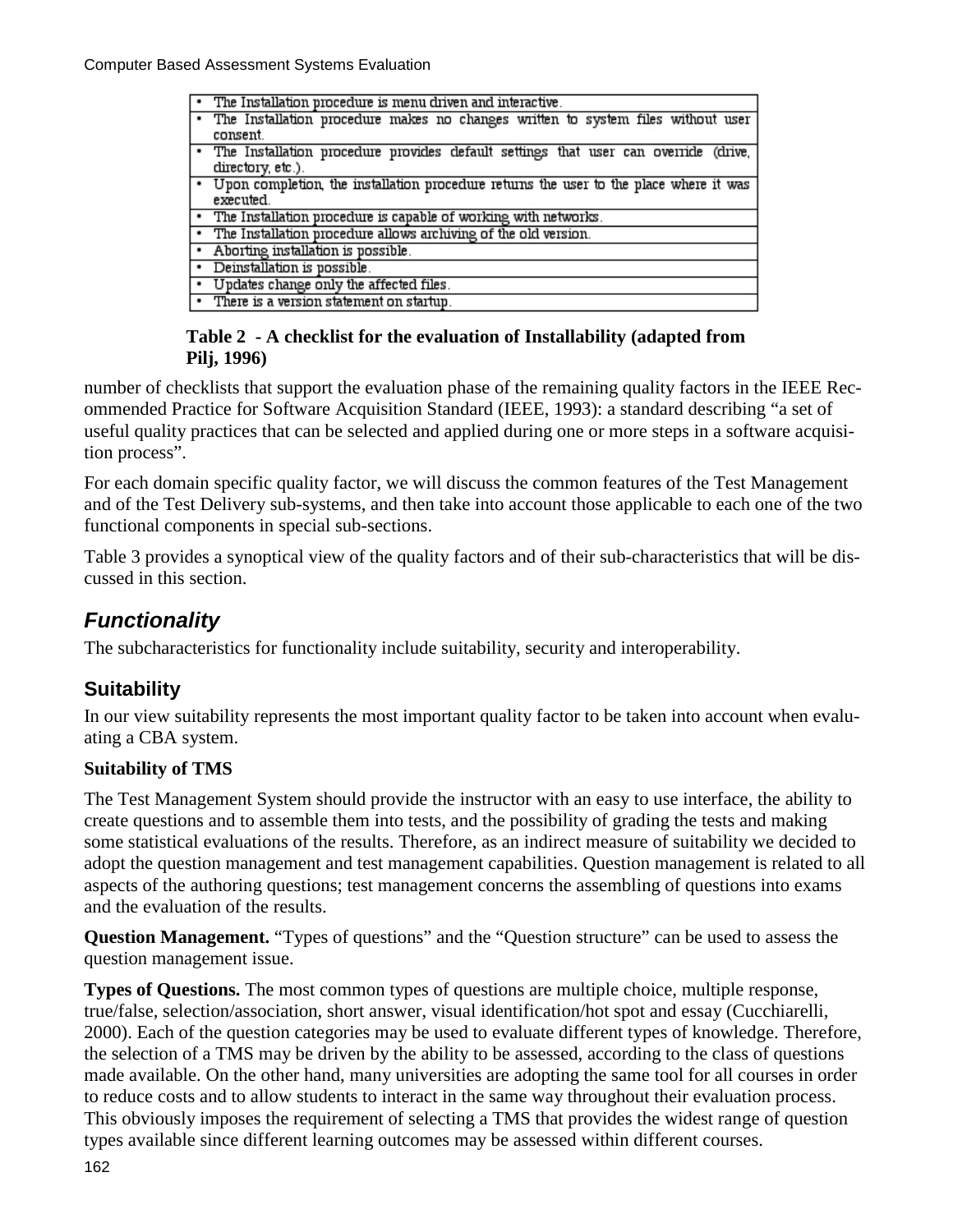

#### **Table 3 – Domain specific quality factors and subcharacteristics for CBA Systems**

While almost all commercial TMS provide the ability to build multiple choice questions (MCQ), very few of them implement Hot Spot or Selection/Association type questions. An even smaller subset of TMS claim to implement Essay type questions (CQuest, 2000; InQsit, 2000). Although there are some research efforts on the automatic scoring of essay type questions, mainly in the area of natural language understanding (Burstein & Chodorow, 1999; Foltz et al.,1999), the assessment of this class of questions relies on the manual intervention of the teacher for the commercial products on the market.

**Question Structure.** We can distinguish among information specific to the question type, information tied to the educational task to be assessed through the question and information related to the scoring policy adopted (thus dependent on the question type). Not all this type of information is made available by existing TMS: therefore this is an interesting aspect for identifying the system that best matches the educational needs to be assessed.

As an example of information available on question type, we will discuss multiple choice questions. This class of questions is organized into three parts: a stem, a key and some distractors. The problem to which the student should give an answer is known as stem. The list of suggested solutions may include words, numbers, symbols or phrases and are called alternatives, choices or options. The student is asked to read the stem and to select the alternative that is believed to be correct. The correct alternative which must be one, and only one, is simply called the key, whilst the remaining choices are called distractors, since their intended function is to distract students from the correct one.

To evaluate the question structure of a TMS, the number of different choices allowed and the appearance they have (radio vs. push buttons) must be taken in account. It is useful to note that the spread among the maximum number of allowed distractors for different TMS is very large, ranging from 3 to "no reasonable limit" for Perception (Perception, 2001). This could be used as a metric for the evaluation of a TMS, although many authors suggest that four choice items are good enough to reduce the chance of guessing the result while maintaining the effort of devising a real equivalent number of distractors (usually the fourth distractor in five choice questions tend to be difficult to devise and is weaker than the others). (Gronlund, 1985, p. 183)

The educational task to be assessed represents another important issue. In fact, if the test is used to evaluate the instructional process, additional fields to store a) the source of each question, b) the paper to which it is related and c) the topic covered and d) the author of the question itself ought to be provided. Furthermore, a teacher may wish to assess a topic at different cognitive levels, such as those defined in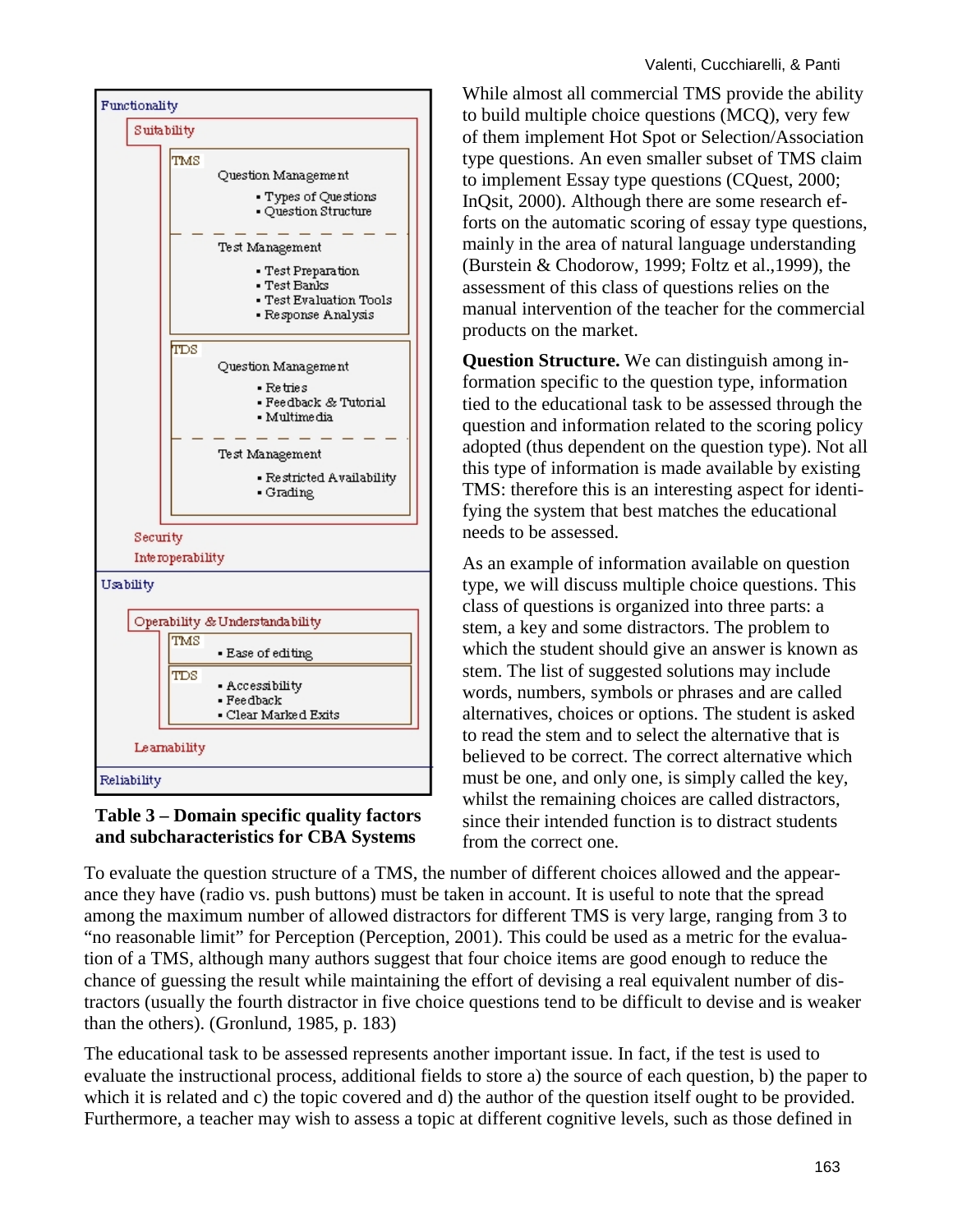the well known Bloom's taxonomy (Bloom, 1956). Thus, an additional field for storing such information should be defined.

Many commercial TMS allow user-defined fields. Therefore, a good selecting criterion would be the ability to access these fields to perform test evaluation procedures.

Each class of available questions may support different scoring schemes. The simplest way to assign a score to a MCQ is to mark 1 for the correct answer and 0 for the other options. This strategy allows students who make blind guesses or give random responses to all questions to obtain a score that may be evaluated as the number of questions divided by the number of distractors used: this means that a lucky student who is submitted to a test with 100 MCQ with 4 distractors may obtain a score of up to 25. Another approach called negative marking, assigns 1 for the correct response, 0 for no response and -1/(n-1) for an incorrect response. With this approach, a student who knows nothing, and therefore makes completely blind guesses may be marked with the plausible score of "about" zero. Obviously, a TMS should allow both of these marking schemes. For short answer questions the scoring scheme could either take into account or ignore letter case. Furthermore, it could prove useful to find a phrase inside an answer rather than considering the whole answer. The TMS should allow both features. For hotspot questions it should be possible to associate different scores to different areas of the image containing the information to be identified.

A question should provide feedback containing the mark to the given response along with comments reflecting the user's performance. The feedback could be presented either after any single question (this solution being preferable for self-evaluation tests) or at the end of the test and may be based on the overall performance.

Last, but not least, the inclusion of multimedia, such as sound and video clips or animated images, may improve the level of comprehension of a question.

**Test Management.** Among the issues that qualify a TMS with respect to Test Management, we suggest taking into account:

- the way in which exams can be prepared (test preparation);
- the availability of features for importing test banks that may be used to simplify the task of test preparation (test banks);
- the tools available to the teacher to evaluate the test (test evaluation tools);
- the tools available to the teacher to analyze the responses produced by the students (response analysis).

**Test preparation.** Once questions have been defined, they should be selected and organized into tests. Test preparation is a non-trivial task, since it requires the ability both to manually choose the questions from the database and to construct the exam through a random selection approach. This implies that questions could be selected with respect to different objectives as for educational goals, keywords, contents, statistical value and so on.

Furthermore, to build adaptive tests represents an important "add-on" for the selection of the TMS. Adaptive testing is used to allow the student to move forward or backwards in a test depending on his or her performance. This is a very powerful feature, since it allows the creation of material reacting "intelligently" to what the student does. Very few commercial TMS provide adaptive testing features (Fast-Test Pro, 2001; Perception, 2001) and usually the construction of adaptive tests is not very simple from the instructor's point of view since it requires the use of a sort of programming language to cope with the possible actions to be enacted according to the student's responses*.*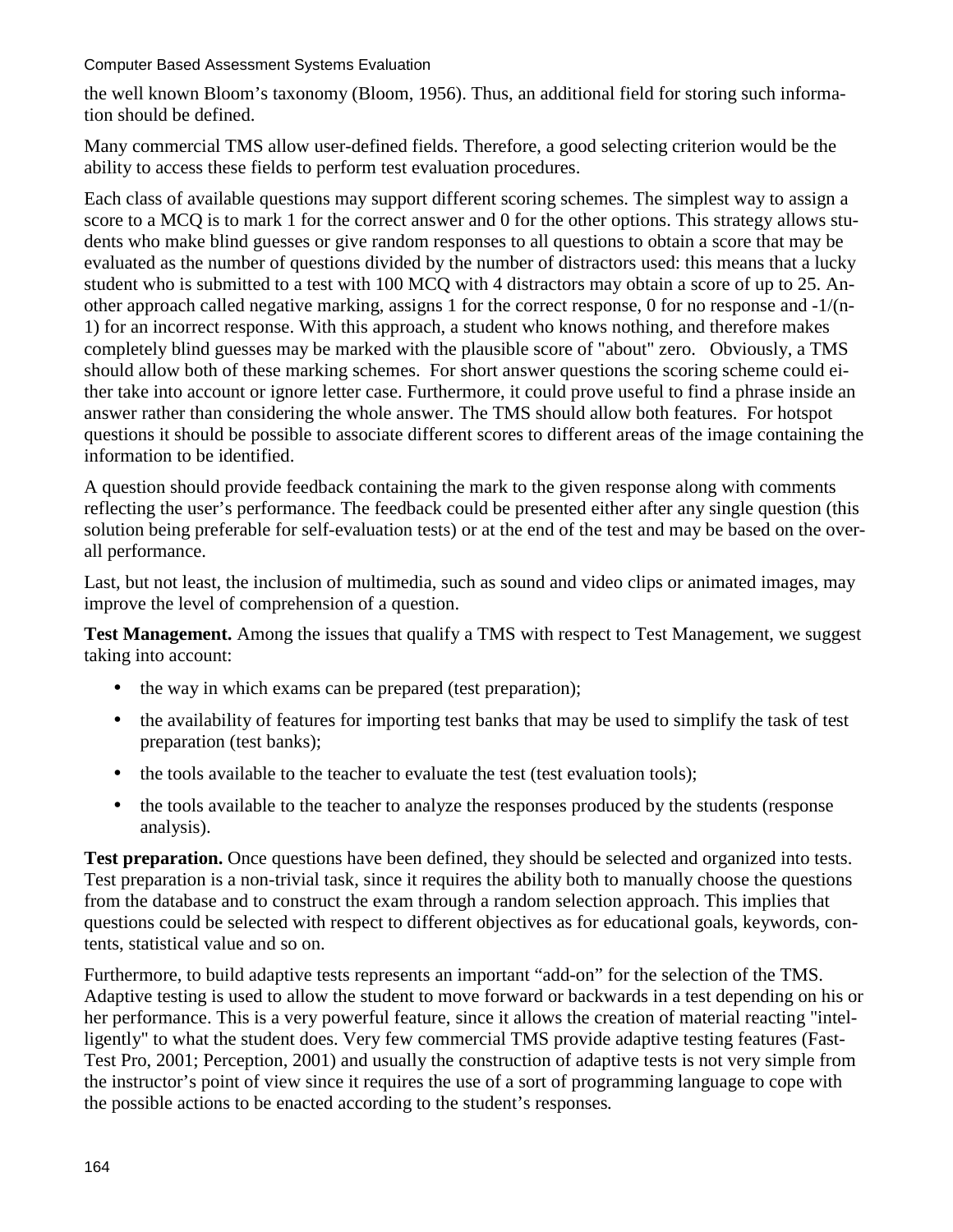Moreover, it should be possible to create multiple forms by rearranging questions, either by some instructor intervention or automatically, in order to discourage cheating. Tools that provide the ability to randomize the order of answers for a question may further discourage cheating.

Finally, some countermeasures should be provided to prevent testing from turning into a guessing activity. This result could be obtained by introducing penalties for guessing, and or by adopting "restriction" functions to specify that no other testing attempt could be made within a given time span. This way the student may be allowed to reflect on his/hers mistakes.

**Test banks.** Questions can be assembled in a bank that is further referenced by the test. Test banks are very useful in a number of ways, since organizing questions related to the same topic in a bank may simplify both the random selection of questions and the evaluation of the understanding of the topic through statistical measures. Moreover, the same bank can be shared by different tests. This last point suggests that it is possible to reuse the same material, saving time and effort. Obviously, different instructors may share the same questions thus obtaining synergies and homogenizing the way in which the same topic is assessed in different courses. Building well-formed questions is an arduous task. The possibility of accessing question banks provided by well-known scientists or by professional organizations is significant for the educational community. As an example, we can cite the effort made by a number of Student Chapters of the Association for Computing Machinery that are collecting test banks related to computer science (ACM-SC, 2001).

Therefore, a TMS should provide the possibility to create multiple banks with an unlimited number of items in each bank, and the ability to import questions and corresponding data from existing banks.

**Test evaluation tools.** Tests should be evaluated both before and after administration (Gronlund, 1985).

Evaluating a test before administration means analyzing it in terms of adequacy of test plan, text items, and text format and directions. From the point of view of test plan, analyzing a test means finding an answer to the following questions:

- does the test plan adequately describe the instructional objectives, and the contents to be measured?
- does the test plan clearly indicate the relative emphasis to be given to each objective and each content area?

Each test item needs to be evaluated in terms of appropriateness, relevance, conciseness, ideal difficulty, correctness, technical soundness, cultural fairness, independence and sample adequacy.

Finally, for the test format and directions, analyzing a test means, for example, finding an answer to the following questions:

- Are the test items of the same type grouped together in the test or within sections of the test?
- Are the correct answers distributed in such a way that there is no detectable pattern?
- Is the test material well-spaced, legible, and free of typographical errors?

Evaluating a test after administration helps a) to verify whether it worked as intended in order to adequately discriminate between low and high achievers and b) to discover whether the test items were of appropriate difficulty and free of irrelevant clues or other defects (for instance, all distractors behaved effectively in MCQ).

**Response analysis.** Once questions have been devised and the test delivered, it is of fundamental importance to obtain an assessment of the students individually and with respect to the class. We have already discussed the importance of providing the instructor with some tools for the assessment of the evaluation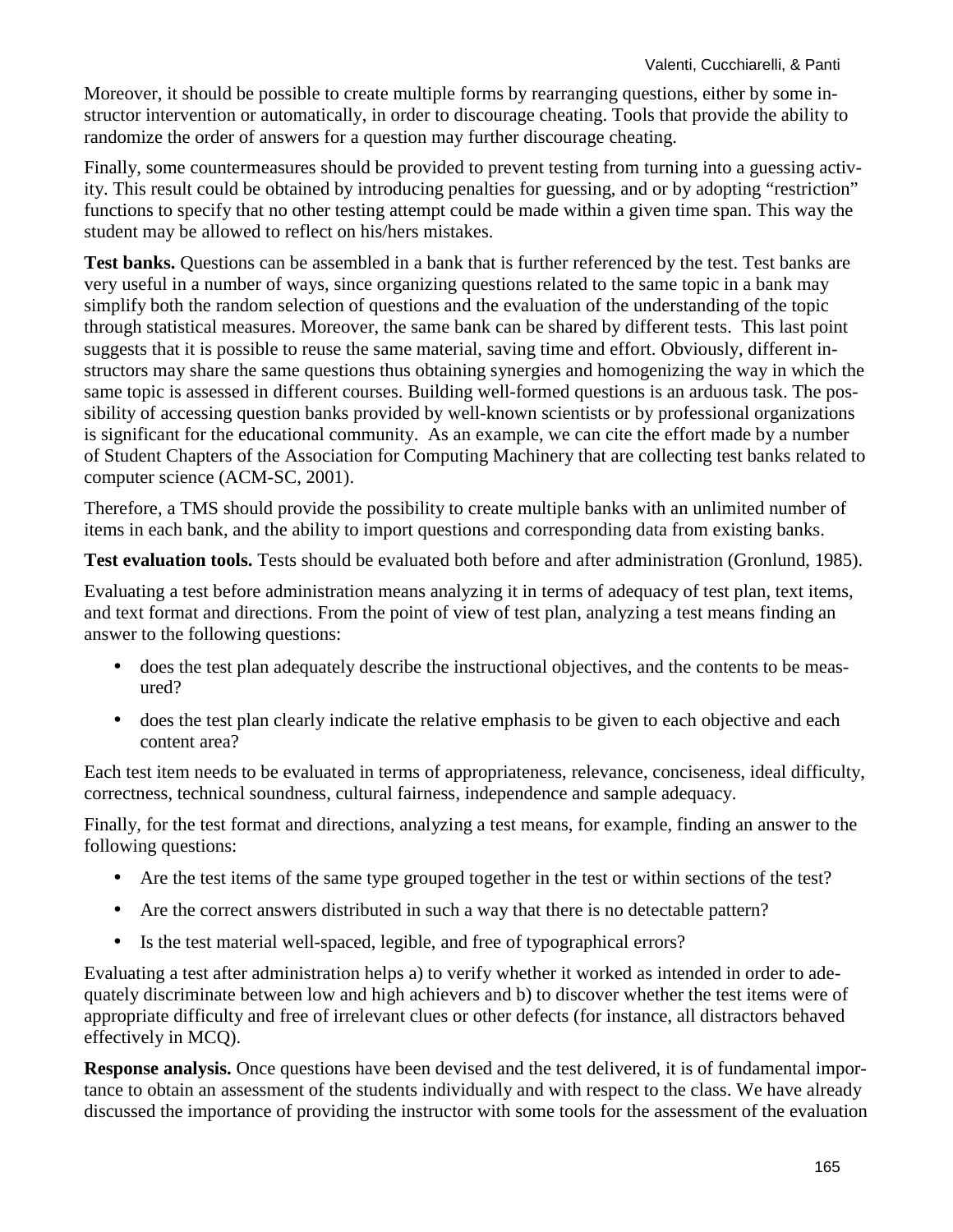process. To attain such results, the TMS should provide the instructor with at least the following information:

- test performance report for each individual examinee, with the percentage of correct answers and relative ranks;
- individual response summary by item, with an error report that lists wrong vs. correct responses;
- class test performance with distribution, means and deviations;
- item statistics and analysis with indicators that may be useful to evaluate the questions in terms of reliability, discrimination and difficulty.

Although the system may provide some numerical results to measure the test, the responsibility of evaluating them and to identify strategies and policies to modify the educational process in order to improve the understanding of mis-concepted topics is left to the instructor.

Most TMS provide built-in facilities for the analysis of responses. More sophisticate analyses can be carried out via optional external modules. As an example, Assessment System Co. delivers a large set of different programs both for item and test analysis. "These programs are based on classical test theory, on Rasch model analysis using the 1- 2- and 3-parameter logistic Item Response Theory (IRT) model, on nonparametric IRT analysis, and on IRT analysis for attitude and preference data" (Assessment System Co, 2001).

#### **Suitability of Test Delivery System**

A TDS is a tool for the delivery of tests to the students. We decided to adopt the Question and test management capabilities to evaluate the Suitability. Question management relates to all aspects concerning questions handling while test management relates to test delivery.

To evaluate the question management unit of a TDS we selected:

- the ability to provide multiple attempts at solving a question (Retries);
- the existence of feedback and tutorials on the topic covered by the questions (Feedback & Tutorials);
- the capability of including multimedia (Multimedia).

**Retries.** Retries are the ability to allow multiple attempts to answer a question. Obviously, this ability is of great importance for self-assessment, since it may be useful to improve the knowledge of the student while reducing the need to provide feedback and/or tutoring.

On the other hand, the inability to change the answer to a question during an examination is often perceived as unfair. According to a study conducted by King et al. (1998) on the evaluation of a CAA protocol, about 34% of the students providing adverse comments needed the ability to repeat/retry responses. However, multiple attempts at question answering may affect the use of adaptive systems whenever item presentation depends on previous responses. On the other hand, retries may represent a vehicle for cheating as will be discussed in section 4 of this paper.

**Feedback & Tutorials.** Feedback and tutorials are related to the ability to provide information to the student once the answer to a question has been given. The feedback may be provided after each question (this solution being preferable for self-assessment), after a set of questions covering a given topic, or at the end of the test, and can be based on the overall performance. Furthermore, the feedback may be used to indicate the correctness of the answer, to correct mis-conceptions or to deliver additional material for deepening and/or broadening the coverage of the topic assessed by the question. Tutorials represent an extended approach to providing additional information to the students. The existence of some facility for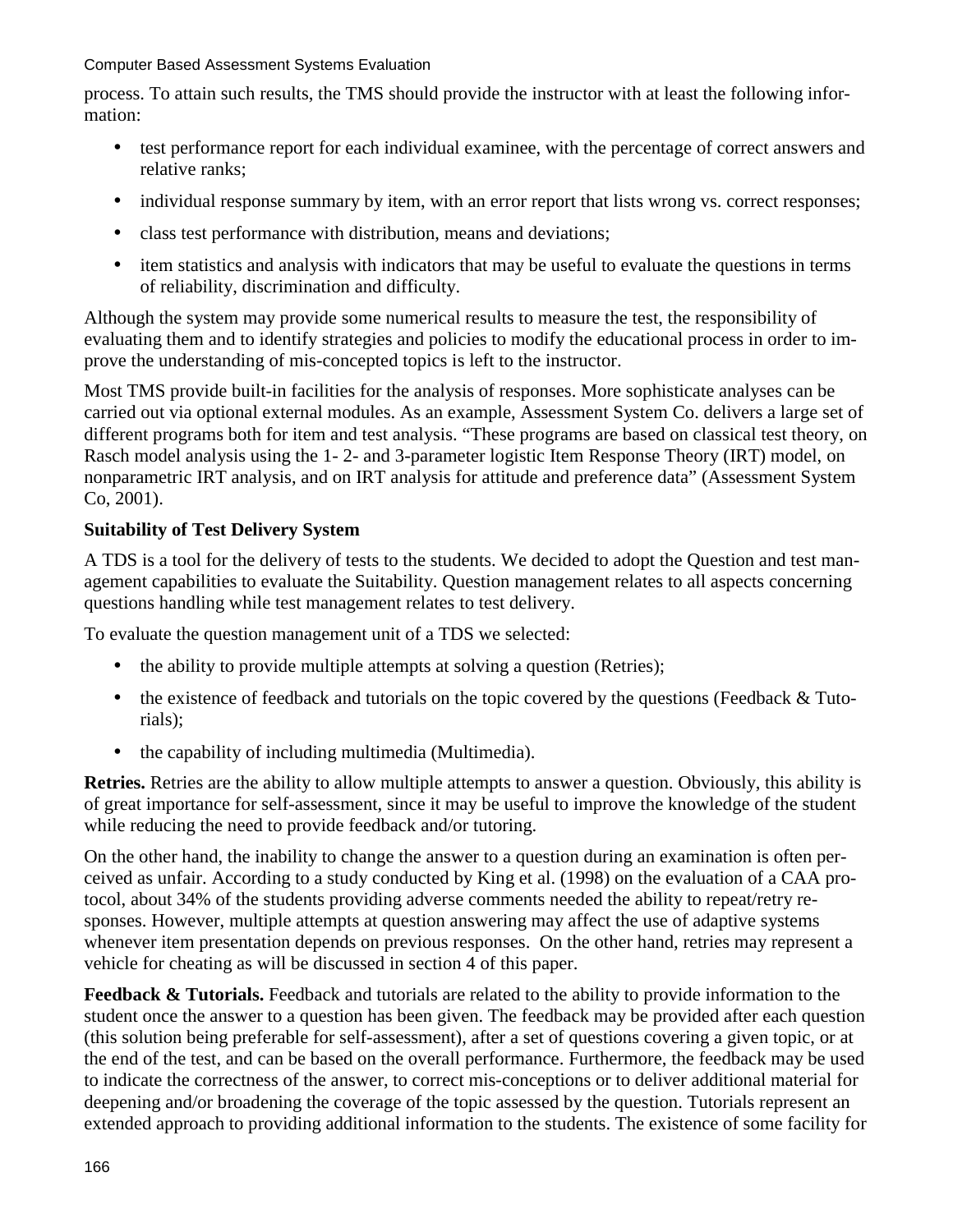easy inclusion of tutorials in the TDS represents an important feedback aid. As an example, Perception provides explanation-type questions that may be used for "information screens, title pages, or to display large bodies of text" (Perception, 2001).

**Multimedia.** The use of questions incorporating multimedia, such as sound and video clips or images, may improve the level of knowledge evaluation. This aspect may be of great importance, for example, in language assessment, where the comprehension of a talk or a movie can be assessed through multimedia only. The use of multimedia can raise issues related to portability and interoperability since it may require special hardware and software, both for the server delivering the questions and for the client used by the students. These issues may not represent a problem whenever a Web-enabled TDS is selected, since the nature of the WWW is inherently multimedial. In this case, the choice of standard plug-ins for the most common browsers may reduce risks of portability and of interoperability.

**Test Management.** Among the issues used to evaluate the test management unit of a TDS are the ability to make tests available at a given time (Restricted Availability) and the grading capabilities (Grading).

**Restricted Availability.** Tests can be made available at a specified date and time. They can equally be made unavailable at a different date and time. This allows test designers to specify exactly when people can access a test. It should be possible to leave out either or both the restrictions to provide maximum flexibility. This lends itself nicely to the computer lab setting where students are required to complete an on-line test during a specified time frame on a specified day.

Restricted availability may raise some concerns with respect to the policies for handling borderline situations that will be discussed in the next section of this paper.

**Grading.** Obviously, any software for assessment should be able to compute student grades. Furthermore, grades must be delivered as feedback to the course coordinator, to the instructor and to the students. Each of these categories of users needs to obtain a different kind of feedback on the grades associated with a test. For instance, a student needs to know where he/she stands with respect to other students and to the class average besides his/her own individual and cumulative grades. This need raises obvious concerns about privacy that may be handled through the security facilities provided with the assessment tool.

### **Security**

Security is the quality factor dealing with those attributes of software that "bear on its ability to prevent unauthorized access, whether accidental or deliberate to program or data". The Test Delivery unit is by far the most vulnerable component, since it represents the interface to the "external world" of a CBA system. The security of a TDS directly impacts the process of assessing the competence of the students. This is the reason why we postpone the discussion on this issue to the section on Cheating.

#### **Interoperability**

The last area of functionality is interoperability. Communication with other software is useful both for exporting answers and for calling external applications. Exporting answers is usually performed through test files and data conversion utilities to customize the reports generated by the application or whenever an analysis more detailed than the one provided by the assessment tool is needed to evaluate the results obtained.

Many available tools enable the calling of a program as a block within a question. The called program returns a score in points that may be added to the test score. This tool may be useful for assessing abilities that cannot be evaluated through the basic question-answer paradigm of most assessment tools.

Some tools allow external applications to be called at the very end of the test phase for printing certificates for all users who pass the test; for the electronic submission of the answer file to a central location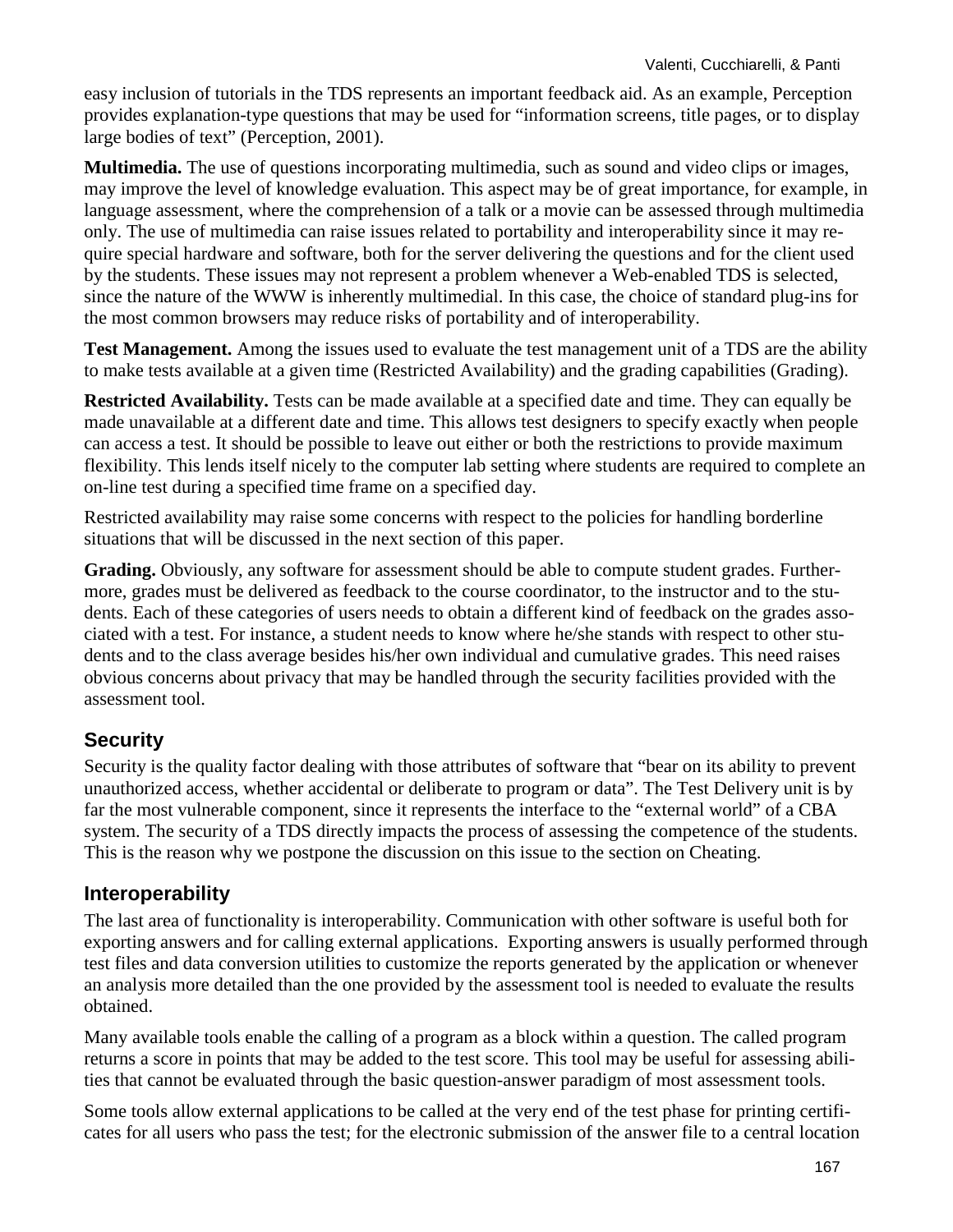for analysis and evaluation, or for the storage of the results in a file to be accessed by a user program (Perception, 2001).

Finally, communication with other software is required in order to allow the integration of TDS and TMS distributed by different commercial producers.

## *Usability*

Usability addresses the relationship between a software tool and its users. It represents an important aspect for the evaluation of CBA systems since they are designed to be used by teachers and students without specific background knowledge in computer science. Thus, usability can make the difference between performing assessment accurately and completely or not, and enjoying the process or being frustrated.

Although there is a lot of work in the literature on the criteria to be adopted for the evaluation of the User Interface (UI) from the point of view of usability (see for instance Nielsen & Molich, 1990 and Gilham et al., 1995), this issue appears to be systematically overlooked in the evaluation of educational software. We strongly believe that the evaluation of the interface is a qualifying aspect for the evaluation of both subsystems of a CBA tool. This is true if we take into account the fact that neither the teacher nor the students may have advanced computer skills.

As Nielsen & Molich (1990) simply proposed, the interface must be easy to learn, efficient to use, easy to remember, error free and subjectively pleasing. Furthermore, the UI must speak the users' language. The European Union (EU) comprises eleven official languages plus a large number of national-specific versions and of regional languages. Additional language requirements are issued by the European Free Trade Association involving four more countries and by Eastern Europe. It is obvious that the assessment process of users with different languages should be made according to a chosen language and in a familiar cultural environment (taking into consideration the cultural bias or acceptability of icons, key words, etc.). The availability of features allowing users to switch among different languages, yet maintaining the same assessment capabilities would be very valuable. This aspect may be very interesting for educational institutions providing cross-countries learning material (CEN/ISSS-WS/LT, 2000).

## **Operability and Understandability**

### **Operability and Understandability of Test Management Systems**

**Ease of Editing.** A TMS should be designed so that questions and tests can be written in a simple and easy way. The ease if editing can be enhanced through the existence of a GUI that provides standard features such as a "wyswyg" editor, a clipboard and cut-and-paste and undo operations. At the same time, the possibility to include text, graphic images for diagrams and properly displayed mathematical, chemical or other symbols is of great importance for the instructor.

Moreover, the existence of spelling and grammar checking may greatly improve the ease of editing of a TMS by helping the instructor to build well-formed questions. The existence of ad-hoc dictionaries tailored to the domain may represent a plus to improve the ease of editing.

Finally, another criterion that is useful to evaluate the ease of editing is related to the "programming" abilities required to the instructor. The usability of the system may be dramatically reduced whenever the tutor is required to possess HTML, XML, Perl/CGI, Java or JavaScript knowledge.

#### **Operability and Understandability of Test Delivery Systems**

**Accessibility.** Accessibility is used in this context as the usability of information systems by persons who cannot use the standard text and image based computer interaction.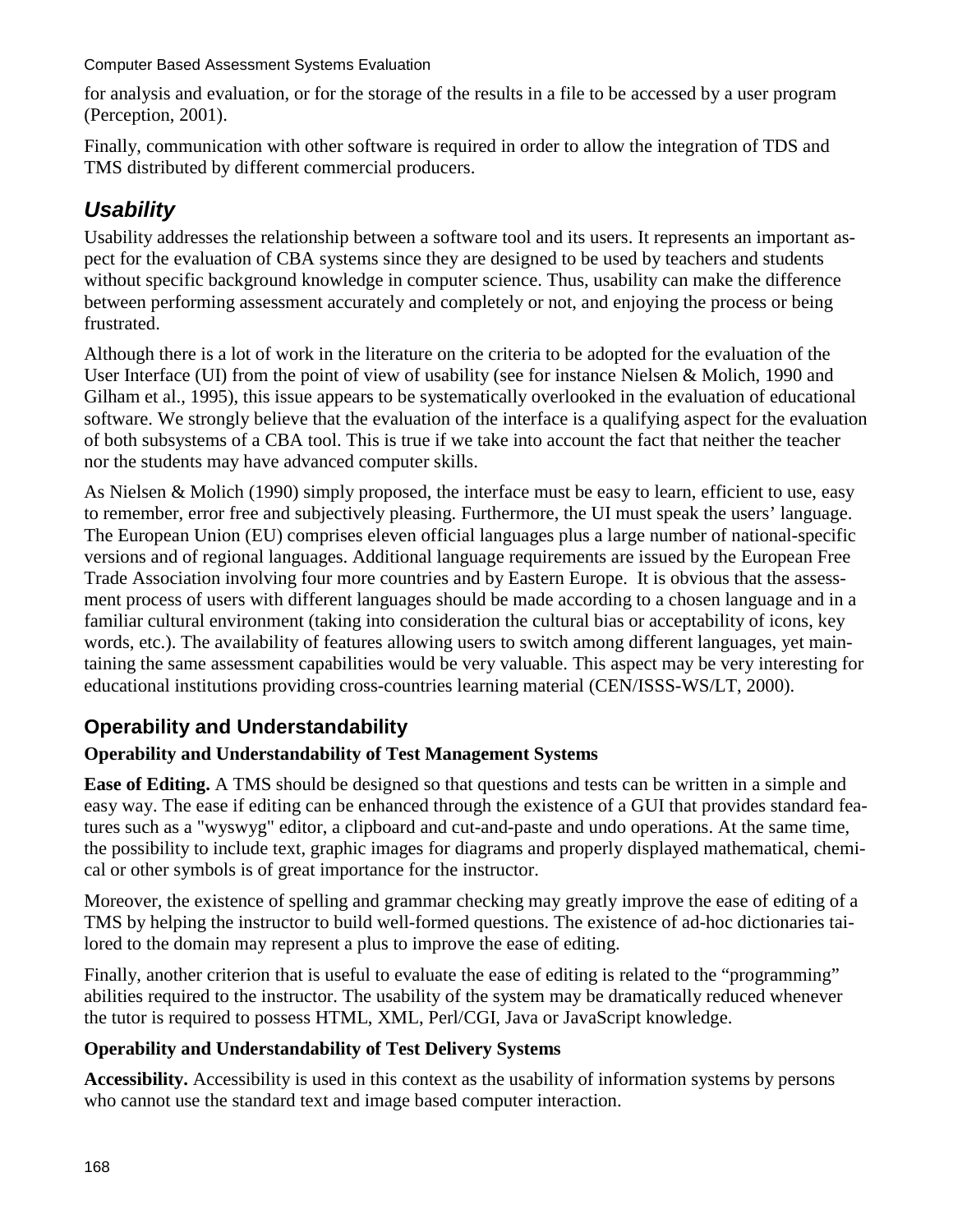The United Nations estimates that approximately ten percent of the population of a country has some sort of disability (impairment). These data vary considerably from country to country, rising to 25% of the population if moderate forms of sight and hearing losses are taken into account. Thus, the EU is funding cross-programme themes in the fifth framework programme for research, aimed at improving the accessibility of ICT systems.

Accessibility plays a crucial role for TDS since it affects the possibility of granting equal opportunities to students (CEN/ISSS-WS/LT, 2000).

**Feedback.** This item is related to the ability to provide information to the student once the answer to a given question has been entered. Feedback has been discussed in more detail in the section 3.1.1.2.

**Clear Marked Exits.** King et al. (1998) report that about 6% of students providing adverse comments (7 out of 112) to an evaluation of a CAA protocol, addressed the problem of obtaining an end-screen to be sure of having answered all questions. Thus, the operability of a TMS may be improved by clearly identifying the end of the assessment procedure.

### **Learnability**

An online help system providing some sort of tutorial on how to build questions and to prepare exams may greatly improve the ease of editing of the TMS. FastTest Pro(2001) by Assessment System Co. represents a good example of a system showing such features.

Finally, the existence of a training package aiding the instructor in creating good objective tests represents a very important add-on for the selection of a TMS. An instance of a test building support utility is represented by "Better Testing" developed by Question Mark Computing Ltd. (2000) and sold separately with respect to the CBA System.

### **Reliability of the Software**

The ability of a system to perform under adverse conditions may be of great importance for a Test Delivery System. In particular it is important that no termination procedures should result in any loss of data. To ensure this, both student and system files should be updated after each transaction, so that no data is lost if the test is terminated because of machine or power failure (Ring, 1994). With respect to this issue, a TDS should collect at minimum the following data for each test: student identifier, question identifier and student's response. This is the minimum amount of data needed to reconstruct the performance of the student. The possibility of providing examination printouts may further enforce the survivability of the system.

Finally, after a crash, the system should be able to restart from the point of termination with all aspects of the original status unchanged, including the answers already given and the clock still displaying the time remaining.

## **Cheating**

The term "cheating" is used to address dishonest practices that students may pursue in order to gain better grades. Copying from books and assignments set in previous years, collusion among students in preparing assignments, getting help from relatives, using illegal notes in tests, sending colleagues to take one's place in assessment and copying during classroom tests are just some examples of assessment dishonesty.

According to the literature, cheating is practiced by students at all levels of schooling, ranging from "approximately 40% in the upper primary year to nearly 80% in the latter years of secondary school falling to approximately 40% again in tertiary institutions" (Godfrey and Waugh, 1998). This old problem has new life with the widespread use of computer and web based assessment. Many researchers suggest that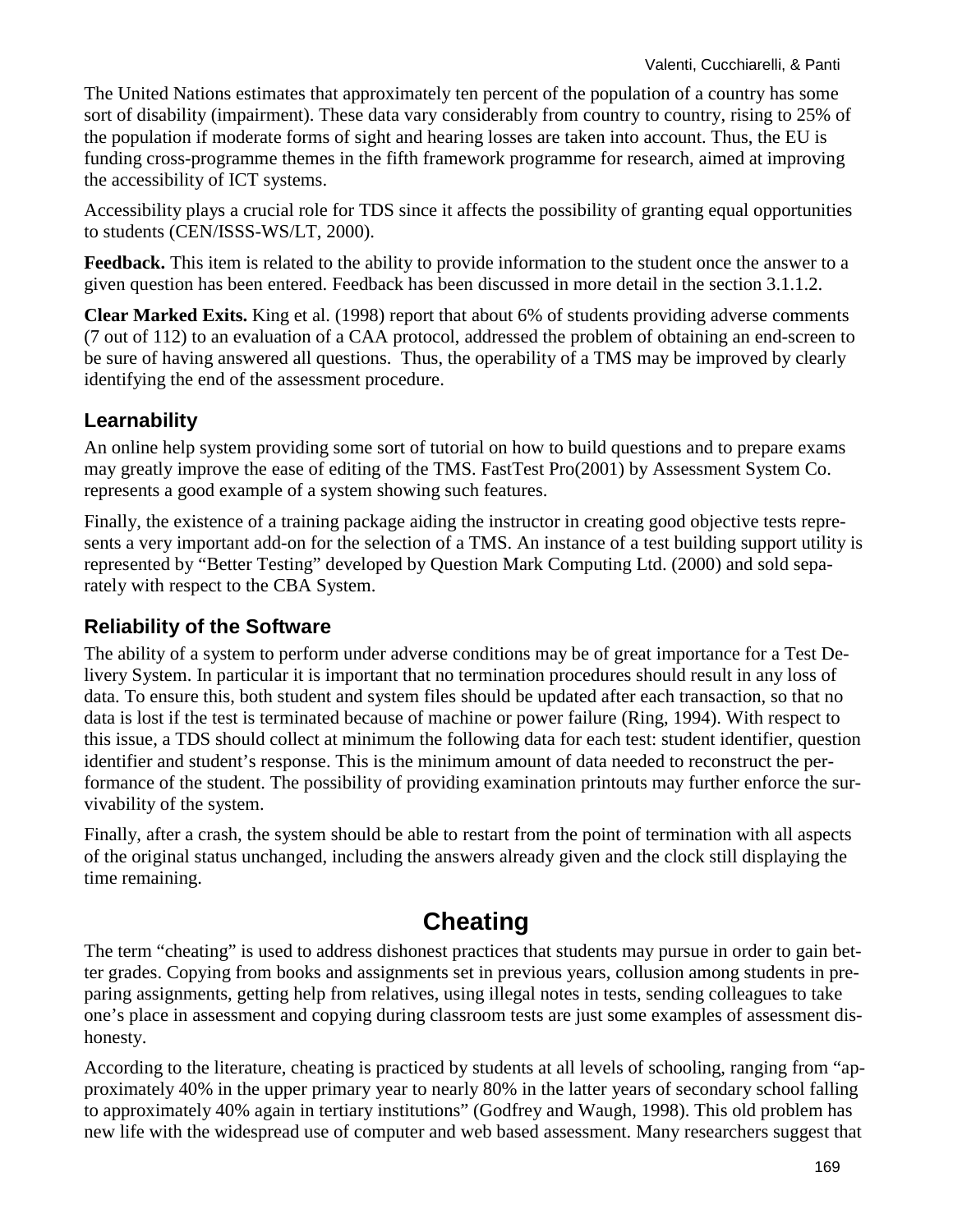this phenomenon can be discouraged, although not entirely prevented, by using certain simple practices such as informing students of the penalties for cheating and enforcing those penalties; ensuring that seating arrangements in examination and testing centres are adequate so as to prevent cheating; and being aware that cheating seems more likely to occur in larger classes than in smaller classes. Teachers can also assist in discouraging cheating by being aware of the high frequency of the phenomena and acknowledging the pressures under which many of these students are working. They must be patient and caring in their approach and make certain that students know that they can come to them for help or assistance and that some students may require more attention at times than others. Parents, of course, can assist in discouraging cheating by ensuring that their children are not overly pressured in their academic endeavors. (Godfrey & Waugh, 1998)

In this section we will discuss cheating control from the technical point of view, presenting some requirements that should be satisfied either at the component or at the system level of a TDS. We will also discuss how an attempt at controlling cheating may affect the interface, the question management and the test management functional blocks of a TDS. Then we will discuss the effects of cheating control on the security of a TDS.

Any system should attempt to ensure that any given student takes the right test at the right time and that the right student takes the test. The latter task may be solved only through organizational countermeasures and will be discussed at the end of this section. The former task is not difficult and is usually handled by asking students for their name and/or an identification number. The previous remark implies that the interface of a TDS should be designed so that access control could be enforced. This implication becomes less trivial than how it may appear at a first glance, if we take into account the fact that access control should be enforced by the teacher too, in order to avoid unauthorized access to tests before they are administered. Most systems actually on the market allow three classes of users to access the system: Student, Teachers and Administrators, each with different privileges and allowed functions.

There is a wide range of security issues from the point of view of Question Management. Among these issues are security of the availability of the test material and of the HTML code that implements testing. For HTML code, commercial programs usually implement encrypting approaches, a lot of issues should be taken into account for freeware. In fact, most freeware applications rely either on Perl/CGI or on JavaScript. The use of CGI-based application may raise an important issue since a CGI program is executable; it is basically the equivalent of letting the world run a program on the server side, which is not the safest thing to do. Therefore, there are some security precautions that need to be implemented when it comes to using CGI based applications. The one that will probably affect the typical Web user is the fact that CGI programs need to reside in a special directory, so that the server knows to execute the program rather than just display it to the browser. This directory is usually under direct control of the webmaster, prohibiting the average user from creating CGI programs.

On the other hand, since the JavaScript code runs on the client's side of the application, the obvious drawback of this approach is that the assessment program cannot be completely hidden, and a "smart" student can access the source discovering the right answer associated to each question. Some advanced coding techniques can be used to partially overcome the problem, which can be reduced to a minimum: for instance, Hazari (1999) suggests overcoming this problem by using "cookies" to hide answers from users.

Some TDS provide the ability to scramble the answers, so that the same question is never submitted in the same examination with the answers in the same position. In order to obtain well formed questions, answers like "None of the above" or "All of the above" should be avoided in multiple choice questions as suggested in the literature (Gronlund, 1985). Obviously the previous considerations hold for multiple choice and for multiple answer questions only, while they do not make sense for short answers, essays or hot-spot questions.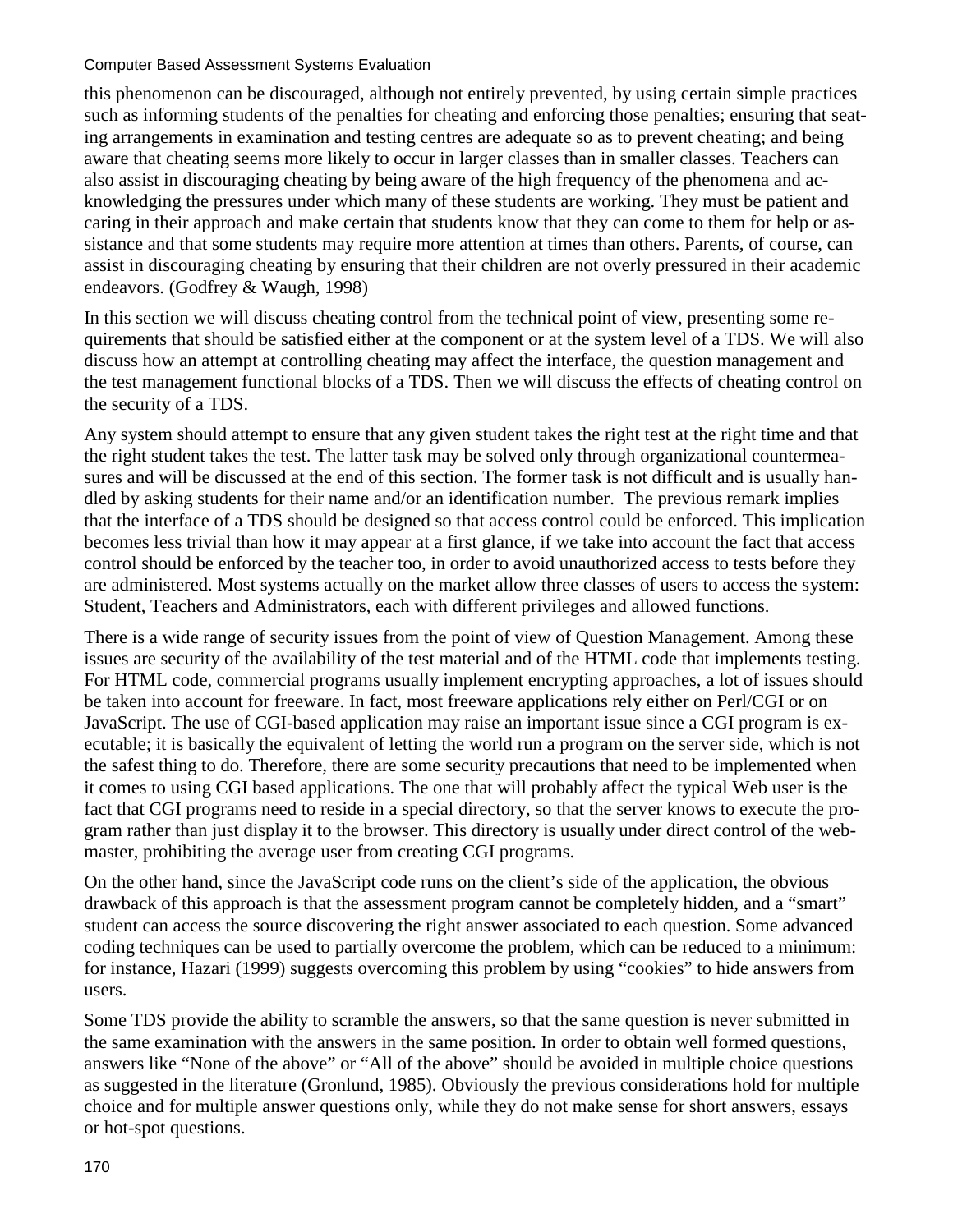Another aspect that may affect cheating from the point of view of Question Management is the possibility of attempting multiple responses to the same question that we addressed as the "retries issue" in the previous section of this paper. In fact, students may try to access all the hints provided to questions, and then backtrack through the pages only to proceed again as if they have never seen them (and thus not losing any marks for seeing them). In order to avoid this drawback, the test designers of WebTest (1996) are provided with the ability to disable backtracking. This solution raised a number of problems (for instance the need of appropriate warning messages to be issued to inform the user not to click Back or Reload), including the fact that clicking the Reload button has the same effect as moving backwards and forwards thus corrupting the test again.

Most TDS provide the ability to scramble the position of questions within a test. This raises the concern that questions related to the same topic may be spanned around, thus implicitly increasing the level of difficulty of the test, and therefore representing a sort of unfairness to students. Furthermore the fact that question scrambling may interfere with adaptive testing where the set of items that constitute the exam is not predefined and depends on the students' performance level must be taken into account.

As we discussed earlier, restricted availability of the tests may prove useful to ensure that a given student takes the right test at the right time. Obviously, constraining the time limits for the execution of a test imposes both functional and non-functional requirements on the architecture of the TDS. To note time limits, both the possibility of displaying a clock with the residual time available and the existence of appropriate warning messages as the time limit approaches are important. There needs to be policies for handling "border-line" situations e.g.: what should happen to the student who does not complete the test on time? Should a student's test terminate and be handed in automatically? Or should the student be allowed to finish the test and hand it in himself under the assumption that the test-administrator will eventually make him/her leave?

The existence of features for locking out access to the operating system may be useful for preventing cheating if the Test Delivery System is running locally or over a LAN. In fact, another issue to be taken into account is the possibility of copying tests from the workstations. Printing and saving browser information on a disk is done through the caching feature. By disabling the cache system, it is possible to prevent students from making unauthorized copies of tests they are taking. Implementing the «kiosk» mode available for most major browsers prevents copying the text from the browser, using email or accessing any other applications.

Some TDS are designed to hand the test in for marking via e-mail. This raises

*"the concern that students may catch on to the format of the results email and attempt to create a fake one (naturally with very good overall results). It is possible to detect such email messages by paying close attention to things such as the user-id, when, and where it was emailed from, etc., however, that requires a lot of awareness from those administering the test. To prevent this situation, the test designer can specify a verification code, or secret code, to be used with each test. The code is only included in the email message that is sent to the administrator. It is impossible for students to find out what this code is as long as the problem files are not accessible to the general public" (WebTest, 1996).*

It is vital to remember that IP packets may be intercepted and read with relatively common technical knowledge and tools. Tests transmitted by the TDS could thus be stolen. A possible solution to avoid this problem may require adding data encryption-decryption features to the TDS.

Ensuring that the right student takes the test cannot be handled in a cost-effective way without human intervention. Therefore, the following discussion is independent from the software adopted but is related to the organizational aspects of Computer Based Assessment. For students doing the test on site and under supervision, the procedures are the same as for a conventional test. If students are taking the tests at remote locations some form of human supervision is normally required. Most educational organizations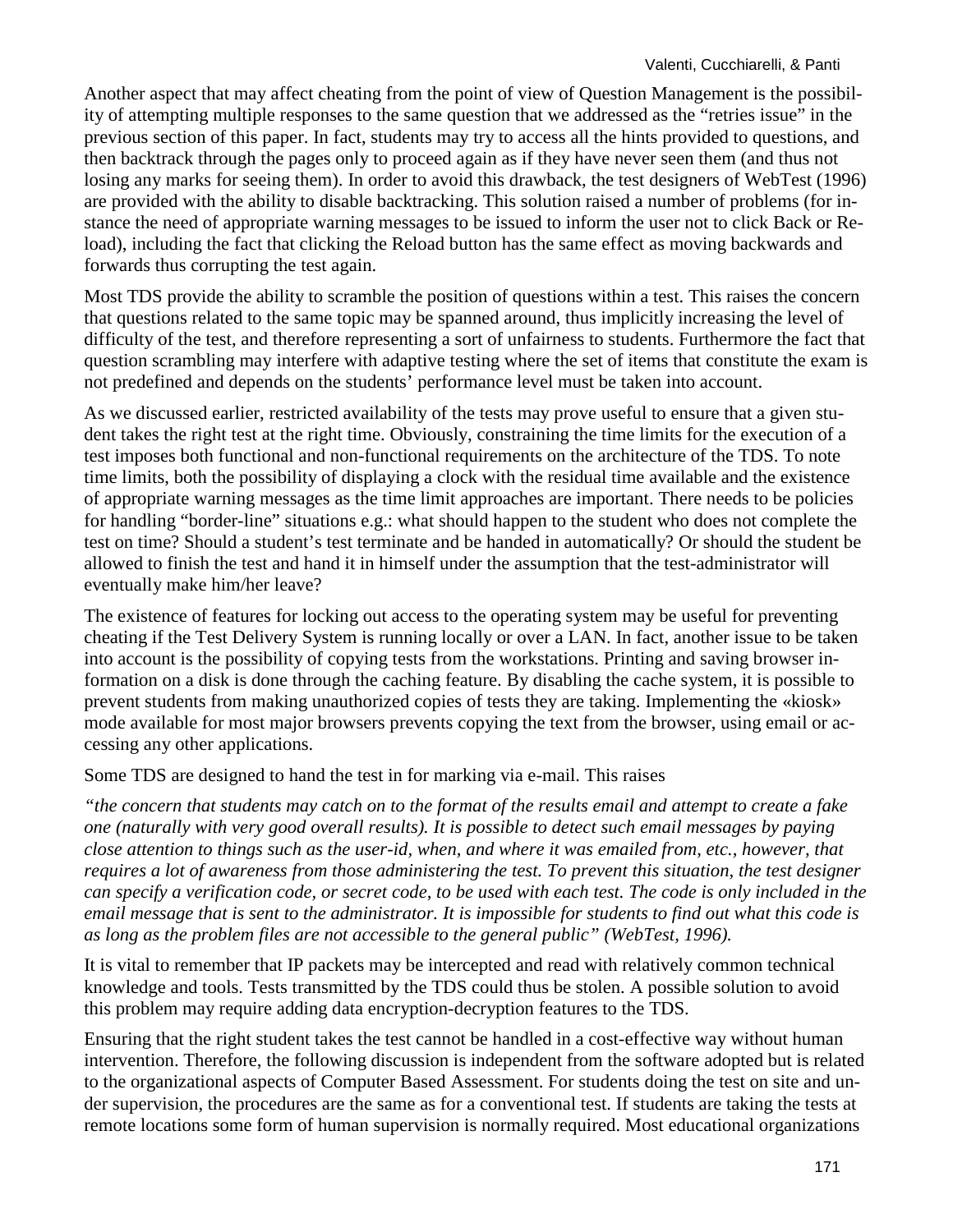address this issue by asking students to arrange for their tests to be proctored by an approved education agency and thus paying any proctoring fees. Approved agencies include a college testing center or the office of a public or private school administrator. Working with small classes is referenced in the litera-



**Table 4 – Domain specific quality factors for the evaluation of CBA systems** 

ture as a good starting point to reduce cheating (Davis et al, 1992).

Using alternative assessment methods that do not rely on multiple choice questions can further discourage cheating. For example short answers or filling the blanks question types seem to be less subject to cheating. Furthermore, assigning each assessment worth only a few points can be a good countermeasure for controlling the pressure to cheat.

Godfrey and Waughn (1998) discuss a list of other issues that should be taken in account to reduce/prevent cheating.

# **Final Remarks**

The interest in developing Computer Based Assessment systems has increased in recent years, thanks to the potential market of their applications. Many commercial products, as well as freeware and shareware tools, are the result of studies and research in this field made by companies and public institutions. Such a large number of available assessment systems obviously raise the problem of identifying a set of criteria that may be useful to an educational team wishing to select the most appropriate tool for their assessment needs.

In this paper we have discussed some quality factors for the evaluation of a CBA system defined according to the ISO 9126 standard for the evaluation of software quality characteristics and subcharacteristics, a model for product assessment that identifies six quality characteristics: functionality, usability, reliability, efficiency,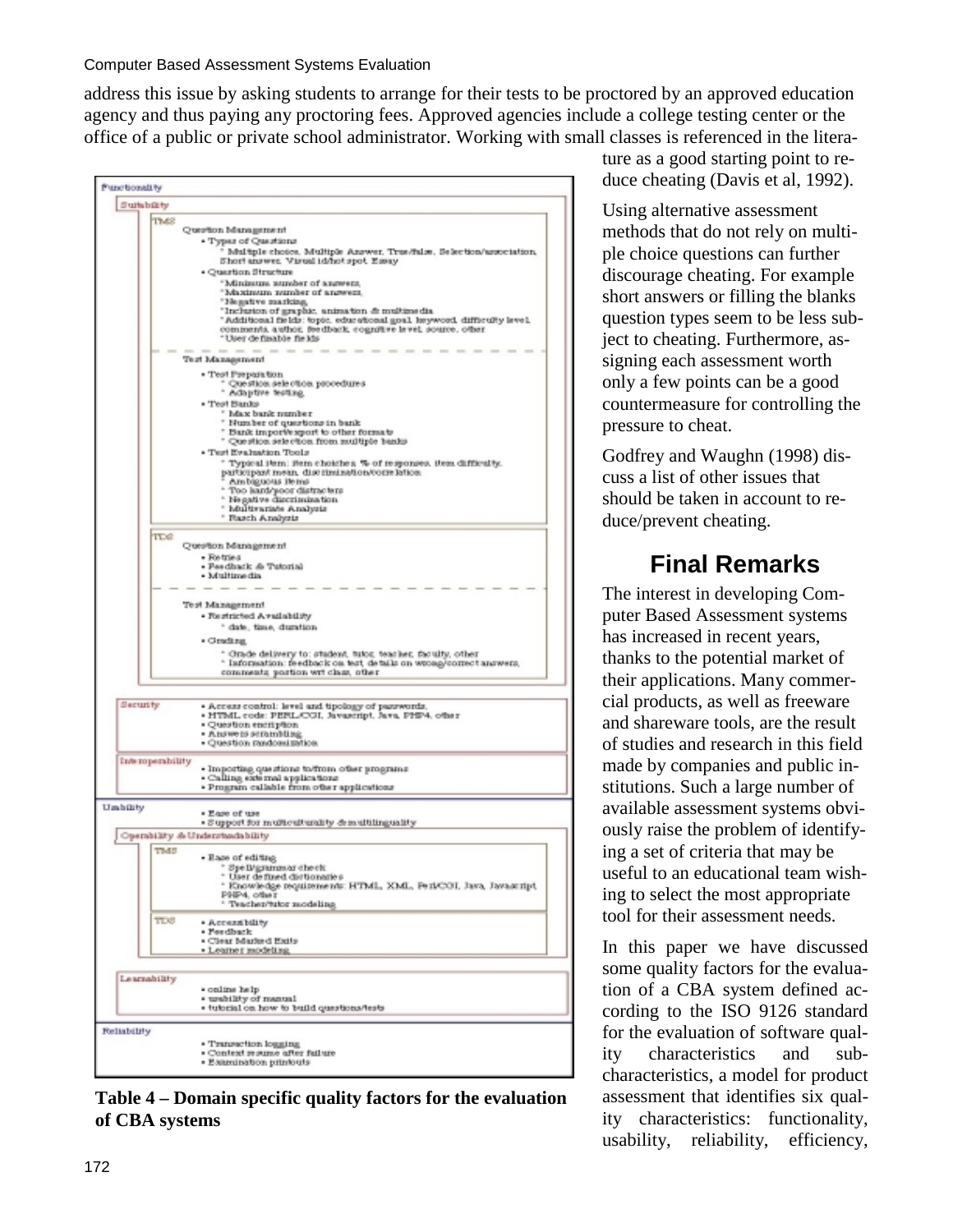maintainability and portability.

The discussion has been focused on those criteria that are domain specific (namely functionality, reliability and usability) and therefore highly dependent on the educational domain to which CBA systems belong. Table 4 summarizes the list of quality factors identified in the paper and classified according to the framework depicted in table 3.

The remaining quality factors (efficiency, portability and maintainability) that are independent from the educational domain can be evaluated through the checklists supplied in the annex A of the IEEE Recommended Practice for Software Acquisition Standard.

As a follow-up of this work the list of quality factors identified in the paper will be hosted as a form on the web site of our department and made available to all researchers wishing to review a CBA system. All the items of the list involving an evaluation by the reviewer will allow stating both agreement and disagreement via a  $5 + 2$  Likert Scale as suggested by Pilj (1996). This scale, "which has the strengths of a 5 point scale, yet has two additional selections having nothing to do with the discriminate scale but address the validity of the question, and maintains the integrity of the answers. The points will be 1. Strongly Agree - 2. Agree - 3. Neutral - 4. Disagree - 5. Strongly Disagree - 6. I don't know - 7. I don't understand the question". The obtained results will be made available to all interested parties.

## **Acknowledgements**

This work is derived from a critical revision and rethinking of two papers (Valenti et. al, 2000 and Valenti et al 2002).

We would like to thank Karen Nantz for her invaluable suggestions and help in obtaining the final version of this paper.

## **References**

- ACM-SC. (2001). Retrieved Dec 9, 2001 from the World Wide Web [http://www.cs.uidaho.edu/~acm/test\\_bank.html](http://www.cs.uidaho.edu/~acm/test_bank.html) , <http://www.utdallas.edu/orgs/acm/testbank.html>
- Anderson E.E. (1989). A heuristic for Software Evaluation and Selection. Software Practice and Experience, 19(8), 707-717.
- Ares Casal J.M., Dieste Tubio, O., Garcia Vasquez R., Lopez Fernandez, M., Rodriguez Yanez S. (1998). Formalizing the software evaluation process, Proc. SCCM'98 – 18th Int'l. Conf. of the Chilean Society of Computer Science, IEEE, 15- 24.

Assessment System Co. (2001). Retrieved Dec 9, 2001 from the World Wide Web <http://www.assess.com/>

- Bloom B. (1956). Taxonomy of Educational Objectives, Handbook I, Cognitive Domain, New York, David McKay Co. Inc.
- Bull J. (1999). Computer-Assisted Assessment: Impact on Higher Education Institutions, Educational Technology & Society, 2(3).
- Burstein J. & Chodorow M. (1999). Automated essay scoring for nonnative English speakers. Retrieved Dec 9, 2001 from the World Wide Web <http://www.ets.org/research/acl99rev.pdf>
- CEN/ISSS-WS/LT (2000) Learning Technologies Workshop A Standardization Work Programme for "Learning and Training Technologies & Educational Multimedia Software", CWA. Retrieved Dec 9, 2002 from the World Wide Web <http://www.cenorm.be/isss/Workshop/LT/draft-final-report/cwa4-5.pdf>
- Charman D. and Elmes A. (1998). Computer Based Assessment (Volume I): A guide to good practice. SEED Publications, University of Plymouth.
- Cogent Computing Co. (2001), Retrieved Dec 9, 2001 from the World Wide Web <http://cqtest.com/>
- CQuest (2000). Cogent Computing Co., Retrieved Dec 10, 2001 from the World Wide Web <http://www.cogentcorp.com/>
- Cucchiarelli A., Panti M., Valenti S. (2000). Web-based assessment of Student Learning, in Web-Based Learning and Teaching Technologies: Opportunities and Challenges, A.K. Aaggarwal ed., 175-197, Idea Group Publishing.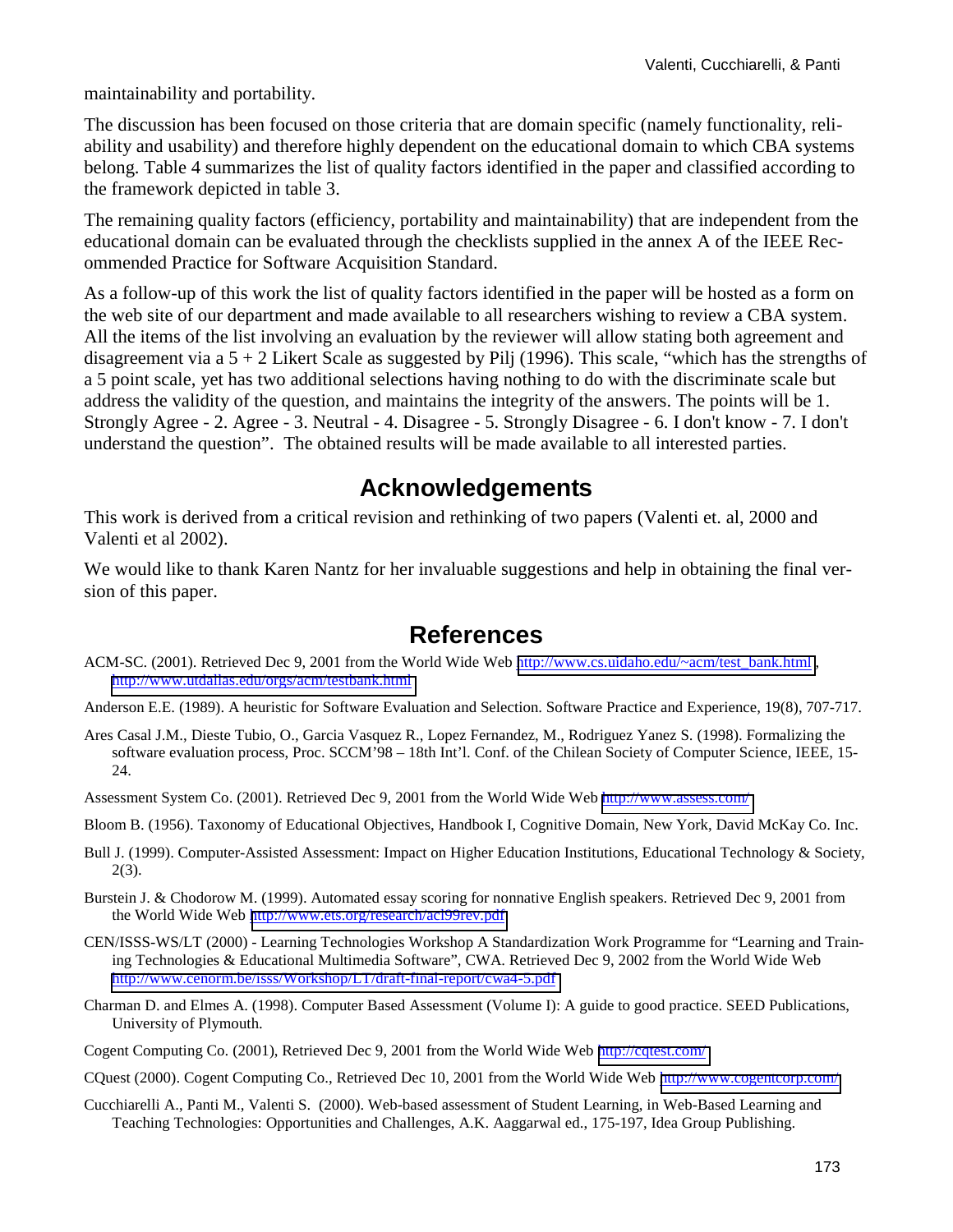- Davis S.F., Grover C.A., Becker A.H. and McGregor L.N. (1992). Academic Dishonesty: Prevalence, determinants, techniques and punishments, Teaching of Psychology, 19(1), 16-20.
- FastTest Pro (2001), Assessment System Corporation. Retrieved Dec 11, 2001 from the World Wide Web <http://www.assess.com/FastTEST.html>
- Foltz P.W., Laham D. & Landauer T.K. (1999). Automated Essay Scoring: Applications to Educational Technology, in Proc. of EdMedia'99. Retrieved Dec 12, 2001 from the World Wide Web [http://www](http://www-psych.nmsu.edu/~pfoltz/reprints/Edmedia99.html)[psych.nmsu.edu/~pfoltz/reprints/Edmedia99.html](http://www-psych.nmsu.edu/~pfoltz/reprints/Edmedia99.html)
- Freemont D.J., Jones B. (1994). Testing Software: a review, New Currents 1.1, Retrieved Dec 7, 2001 from the World Wide Web <http://www.ucalgary.ca/pubs/Newsletters/Currents/Vol1.1/TestingSoftware.html>
- Gibson E. J., Brewer P.W., Dholakia A., Vouk M.A., Bitzer D.L. (1995). A comparative analysis of Web-based testing and evaluation systems, Proceedings of the 4th WWW conference, Boston.
- Gillham, M., Kemp, B. & Buckner, K. (1995). Evaluating Interactive Multimedia Products for the Home, The New Review of Hypermedia and Multimedia Vol.1, p. 199-212.
- Godfrey J.R. and Waugh R. F. (1998). The perception of students from religious schools about academic dishonesty, Issues in Educational Research, 8 (2), 95-116.
- Grondlund N.E. (1985). Measurement and Evaluation in Teaching, Macmillan Pub. Co., NY.
- Hansen, W.J. (1999). A Generic Process and Terminology for Evaluating COTS Software, SEI, Retrieved Dec 8, 2001 from the World Wide Web <http://www.sei.cmu.edu/staff/wjh/Qesta.html>
- Hazari, S. I. (1998). Online Testing Methods for Web Courses. Proceedings of the 14th Annual Conference on Distance Teaching and Learning, 155-157.
- Henderson, R.D., Smith M.C., Podd J., Varena-Alvarez H. (1995). A comparison of the four prominent user-based methods for evaluating the usability of computer software. Ergonomics, 38(10), 2030-2044.
- HitReturn (2000), Retrieved Dec 10, 2001 from the World Wide Web http://www.hitreturn.com/index.htm
- InQsit (2000). Ball State University. Retrieved Dec 10, 2001 from the World Wide Web <http://www.bsu.edu/inqsit/>
- ISO (1991). Information Technology Software quality characteristics and sub-characteristics. ISO/IEC 9126-1.
- IEEE (1993). IEEE Recommended Practice for Software acquisition. IEEE Std 1062-1993.
- King T., Billinge D., Callear D., Wilson S., Wilson A. and Briggs J. (1998). Developing and evaluating a CAA protocol for University Students, Proc. of the  $2<sup>nd</sup>$  Annual Computer Assisted Assessment Conference, Loughborough, UK.
- Looms T. (2001). Survey of Course and Test Delivery / Management Systems for Distance Learning, Retrieved Dec 8, 2001 from the World Wide Web <http://www.student.seas.gwu.edu/~tlooms/assess.html>
- Nielsen, J. & Molich, R. (1990). Heuristic evaluation of user interfaces, Proceedings of CHI'90, ACM, 249-256.
- Nikoukaran J., Hlupic V., Paul R.J. (1999). A hierarchical framework for evaluating simulation software, Simulation Practice and Theory, 7(3), Elsevier, 219-231.
- Perception (2001), Question Mark Computing Ltd. Retrieved Dec 12, 2002 from the World Wide Web <http://www.questionmark.com/us/perception/index.htm>
- Question Mark Computing Ltd. (2001), Retrieved Dec 9, 2001 from the World Wide Web <http://www.questionmark.com/us/home.htm>
- Pilj, Gerald H. Lessons from the Software Engineering literature (1996). Retrieved Dec 8, 2001 from the World Wide Web <http://www.phys.ksu.edu/~pilj/article.html>
- Ring G. (1994). Computer administered testing in an IMM environment: Research and development. Proceedings of the Second International Interactive Multimedia Symposium, McBeath C. and Atkinson R. eds., 478-484. Perth, Western Australia, 23-28 January, Promaco Conventions. Retrieved Dec 10, 2001 from the World Wide Web <http://cleo.murdoch.edu.au/gen/aset/confs/iims/94/qz/ring1.html>
- Valenti S., Cucchiarelli A., Panti M. (2000). "Some Guidelines to Support Tool Selection for Computer Assisted Assessment", in "Challenges of Information Technology Management in the 21st Century", Proceedings of the 2000 Information Resources Management Association International Conference, M. Khosrow-Pour ed., 609-613, Idea Group Publishing.